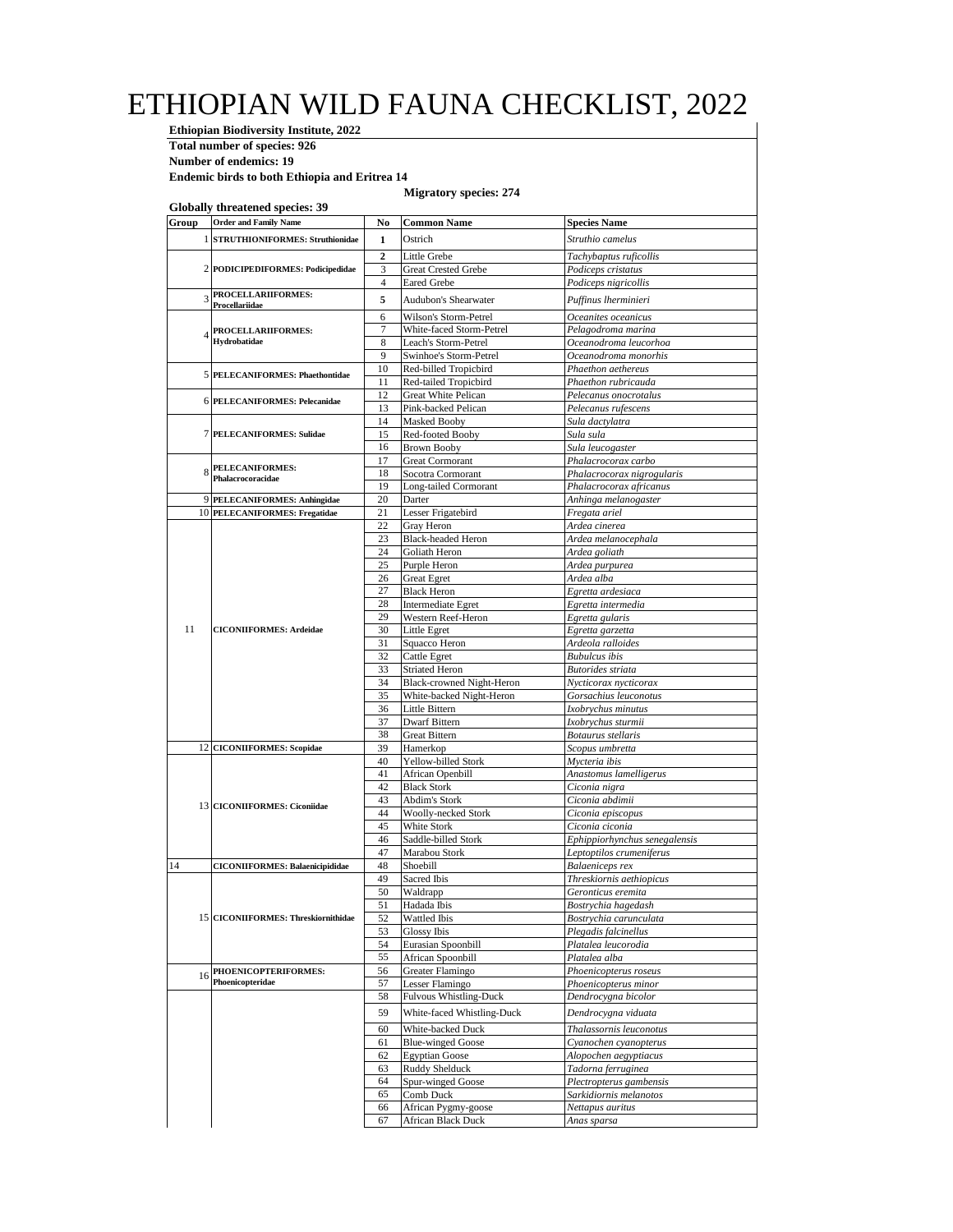|                                      | 68         | Eurasian Wigeon                                    | Anas Penelope                                 |
|--------------------------------------|------------|----------------------------------------------------|-----------------------------------------------|
|                                      | 69         | Gadwall                                            | Anas strepera                                 |
|                                      | 70         | Eurasian Teal                                      | Anas crecca                                   |
| 17 ANSERIFORMES: Anatidae            | 71         | Cape Teal                                          | Anas capensis                                 |
|                                      | 72         | Mallard                                            | Anas platyrhynchos                            |
|                                      |            |                                                    |                                               |
|                                      | 73<br>74   | Yellow-billed Duck<br>Northern Pintail             | Anas undulate<br>Anas acuta                   |
|                                      |            |                                                    |                                               |
|                                      | 75         | Red-billed Duck                                    | Anas erythrorhyncha                           |
|                                      | 76         | <b>Hottentot Teal</b>                              | Anas hottentota                               |
|                                      | 77         | Garganey                                           | Anas querquedula                              |
|                                      | 78         | Northern Shoveler                                  | Anas clypeata                                 |
|                                      | 79         | Southern Pochard                                   | Netta erythrophthalma                         |
|                                      | 80         | Common Pochard                                     | Aythya ferina                                 |
|                                      | 81         | Ferruginous Pochard                                | Aythya nyroca                                 |
|                                      | 82         | <b>Tufted Duck</b>                                 | Aythya fuligula                               |
|                                      | 83         | Maccoa Duck                                        | Охуига тассоа                                 |
|                                      | 84         | Osprey                                             | Pandion haliaetus                             |
|                                      | 85         | African Cuckoo-Hawk                                | Aviceda cuculoides                            |
|                                      | 86         | European Honey-buzzard                             | Pernis apivorus                               |
|                                      | 87         | <b>Bat Hawk</b>                                    | Macheiramphus alcinus                         |
|                                      | 88         | <b>Black-shouldered Kite</b>                       | Elanus caeruleus                              |
|                                      | 89         | Scissor-tailed Kite                                | Chelictinia riocourii                         |
|                                      | 90         | <b>Black Kite</b>                                  | Milvus migrans                                |
|                                      | 91         | African Fish-Eagle                                 | Haliaeetus vocifer                            |
|                                      | 92         | <b>Hooded Vulture</b>                              | Necrosyrtes monachus                          |
|                                      | 93         | Lammergeier                                        | Gypaetus barbatus                             |
|                                      | 94         | <b>Egyptian Vulture</b>                            | Neophron percnopterus                         |
|                                      | 95         | White-backed Vulture                               | Gyps africanus                                |
|                                      |            |                                                    |                                               |
|                                      | 96         | Rueppell's Griffon                                 | Gyps rueppellii                               |
|                                      | 97         | Eurasian Griffon                                   | Gyps fulvus                                   |
|                                      | 98         | Lappet-faced Vulture                               | Torgos tracheliotus                           |
|                                      | 99         | White-headed Vulture                               | Trigonoceps occipitalis                       |
|                                      | 100        | Beaudouin's Snake-Eagle                            | Circaetus beaudouini                          |
|                                      | 101        | <b>Black-breasted Snake-Eagle</b>                  | Circaetus pectoralis                          |
|                                      | 102        | Brown Snake-Eagle                                  | Circaetus cinereus                            |
|                                      | 103        | <b>Banded Snake-Eagle</b>                          | Circaetus cinerascens                         |
|                                      | 104        | <b>Bateleur</b>                                    | Terathopius ecaudatus                         |
|                                      | 105        | Western Marsh-Harrier                              | Circus aeruginosus                            |
|                                      | 106        | African Marsh-Harrier                              | Circus ranivorus                              |
|                                      | 107        | Pallid Harrier                                     | Circus macrourus                              |
|                                      | 108        | Montagu's Harrier                                  | Circus pygargus                               |
|                                      | 109        | African Harrier-Hawk                               | Polyboroides typus                            |
|                                      | 110        | <b>Lizard Buzzard</b>                              | Kaupifalco monogrammicus                      |
|                                      | 111        | Dark Chanting-Goshawk                              | Melierax metabates                            |
|                                      | 112        | Eastern Chanting-Goshawk                           | Melierax poliopterus                          |
| <b>18 FALCONIFORMES: Pandionidae</b> | 113        | Gabar Goshawk                                      | Micronisus gabar                              |
|                                      | 114        | Red-chested Goshawk                                | Accipiter toussenelii                         |
|                                      | 115        | African Goshawk                                    | Accipiter tachiro                             |
|                                      | 116        | Shikra                                             | Accipiter badius                              |
|                                      | 117        | Levant Sparrowhawk                                 | Accipiter brevipes                            |
|                                      | 118        | Little Sparrowhawk                                 | Accipiter minullus                            |
|                                      | 119        | Ovampo Sparrowhawk                                 | Accipiter ovampensis                          |
|                                      | 120        | Eurasian Sparrowhawk                               | Accipiter nisus                               |
|                                      |            | 121 Kutous-chested Sparrowhawk                     |                                               |
|                                      |            |                                                    | Accipiter rufiventris                         |
|                                      | 122<br>123 | <b>Black Goshawk</b><br><b>Grasshopper Buzzard</b> | Accipiter melanoleucus<br>Butastur rufipennis |
|                                      |            |                                                    |                                               |
|                                      | 124        | Eurasian Buzzard                                   | <b>Buteo</b> buteo                            |
|                                      | 125        | Mountain Buzzard                                   | <b>Buteo</b> oreophilus                       |
|                                      | 126        | Long-legged Buzzard                                | Buteo rufinus                                 |
|                                      | 127        | Red-necked Buzzard                                 | <b>Buteo</b> auguralis                        |
|                                      | 128        | Augur Buzzard                                      | <b>Buteo</b> augur                            |
|                                      | 129        | <b>Lesser Spotted Eagle</b>                        | Aquila pomarina                               |
|                                      | 130        | Greater Spotted Eagle                              | Aquila clanga                                 |
|                                      | 131        | Tawny Eagle                                        | Aquila rapax                                  |
|                                      | 132        | Steppe Eagle                                       | Aquila nipalensis                             |
|                                      | 133        | <b>Imperial Eagle</b>                              | Aquila heliacal                               |
|                                      | 134        | Wahlberg's Eagle                                   | Aquila wahlbergi                              |
|                                      | 135        | Golden Eagle                                       | Aquila chrysaetos                             |
|                                      | 136        | Verreaux's Eagle                                   | Aquila verreauxii                             |
|                                      | 137        | African Hawk-Eagle                                 | Aquila spilogaster                            |
|                                      | 138        | <b>Booted Eagle</b>                                | Aquila pennatus                               |
|                                      | 139        | Ayres's Hawk-Eagle                                 | Aquila ayresii                                |
|                                      | 140        | <b>Martial Eagle</b>                               | Polemaetus bellicosus                         |
|                                      | 141        | Long-crested Eagle                                 | Lophaetus occipitalis                         |
|                                      | 142        | Crowned Hawk-Eagle                                 | Stephanoaetus coronatus                       |
|                                      | 143        | Secretary-bird                                     | Sagittarius serpentarius                      |
|                                      |            |                                                    |                                               |
| 19 FALCONIFORMES: Sagittariidae      |            |                                                    |                                               |
|                                      | 144        | Pygmy Falcon                                       | Polihierax semitorquatus                      |
|                                      | 145        | Lesser Kestrel                                     | Falco naumanni                                |
|                                      | 146<br>147 | Eurasian Kestrel<br><b>Greater Kestrel</b>         | Falco tinnunculus<br>Falco rupicoloides       |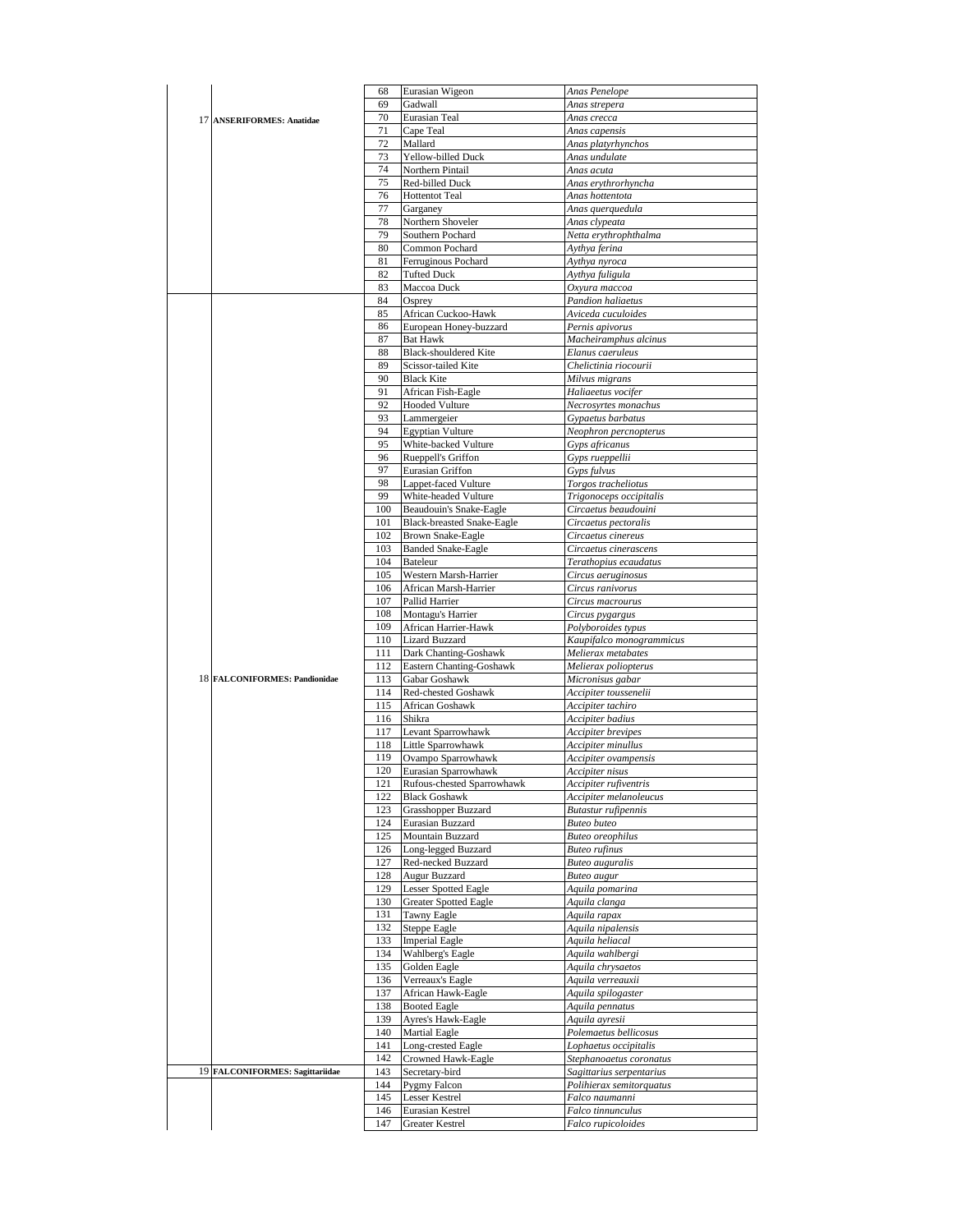|    |                                                           | 148        | Fox Kestrel                                  | Falco alopex                             |
|----|-----------------------------------------------------------|------------|----------------------------------------------|------------------------------------------|
|    |                                                           | 149        | Gray Kestrel                                 | Falco ardosiaceus                        |
|    |                                                           | 150        | Red-necked Falcon                            | Falco chicquera                          |
|    |                                                           | 151        | Red-footed Falcon                            | Falco vespertinus                        |
|    | 20 FALCONIFORMES: Falconidae                              | 152        | Amur Falcon                                  | Falco amurensis                          |
|    |                                                           | 153        | Eleonora's Falcon                            | Falco eleonorae                          |
|    |                                                           | 154        | Sooty Falcon                                 | Falco concolor                           |
|    |                                                           | 155        | Eurasian Hobby                               | Falco Subbuteo                           |
|    |                                                           | 156        | African Hobby                                | Falco cuvierii                           |
|    |                                                           | 157        | Lanner Falcon                                | Falco biarmicus                          |
|    |                                                           | 158        | Saker Falcon                                 | Falco cherrug                            |
|    |                                                           | 159        | <b>Barbary Falcon</b>                        | Falco pelegrinoides                      |
|    |                                                           | 160        | Taita Falcon                                 | Falco fasciinucha                        |
|    |                                                           | 161        | Peregrine Falcon                             | Falco peregrinus                         |
|    |                                                           | 162        | Sand Partridge                               | Ammoperdix heyi                          |
|    |                                                           | 163        | Coqui Francolin                              | Francolinus coqui                        |
|    |                                                           | 164        | <b>Crested Francolin</b>                     | Francolinus sephaena                     |
|    |                                                           | 165        | <b>Moorland Francolin</b>                    | Francolinus psilolaemus                  |
|    |                                                           | 166        | Orange River Francolin                       | Francolinus levaillantoides              |
|    |                                                           | 167        | Scaly Francolin                              | Francolinus squamatus                    |
|    |                                                           | 168        | Clapperton's Francolin                       | Francolinus clappertoni                  |
|    |                                                           | 169        | Harwood's Francolin                          | Francolinus harwoodi                     |
|    | 21 GALLIFORMES: Phasianidae                               | 170        | Yellow-necked Francolin                      | Francolinus leucoscepus                  |
|    |                                                           | 171        | Red-necked Francolin                         | Francolinus afer                         |
|    |                                                           | 172        | Chestnut-naped Francolin                     | Francolinus castaneicollis               |
|    |                                                           | 173        | Erckel's Francolin                           | Francolinus erckelii                     |
|    |                                                           | 174        | Common Quail                                 | Coturnix coturnix                        |
|    |                                                           | 175        | Harlequin Quail                              | Coturnix delegorguei                     |
|    |                                                           | 176        | <b>Blue Quail</b>                            | Coturnix adansonii                       |
|    |                                                           | 177        | <b>Stone Partridge</b>                       | Ptilopachus petrosus                     |
|    |                                                           | 178        | <b>Helmeted Guineafowl</b>                   | Numida meleagris                         |
|    | 22 GALLIFORMES: Numididae                                 | 179        | Crested Guineafowl                           | Guttera pucherani                        |
|    |                                                           | 180        | Vulturine Guineafowl                         | Acryllium vulturinum                     |
|    |                                                           | 181        | Small Buttonquail                            | Turnix sylvatica                         |
|    | 23 GRUIFORMES: Turnicidae                                 | 182        | Quail-plover                                 | Ortyxelos meiffrenii                     |
|    |                                                           | 183        | <b>Black Crowned-Crane</b>                   | Balearica pavonina                       |
|    |                                                           | 184        | Demoiselle Crane                             | Anthropoides virgo                       |
|    | 24 GRUIFORMES: Gruidae                                    | 185        | <b>Wattled Crane</b>                         | Bugeranus carunculatus                   |
|    |                                                           | 186        | Common Crane                                 | Grus grus                                |
|    |                                                           | 187        | <b>Buff-spotted Flufftail</b>                | Sarothrura elegans                       |
|    |                                                           | 188        | Red-chested Flufftail                        | Sarothrura rufa                          |
|    |                                                           | 189        | White-winged Flufftail                       | Sarothrura ayresi                        |
|    |                                                           | 190        | African Rail                                 | Rallus caerulescens                      |
|    |                                                           | 191        | African Crake                                | Crecopsis egregia                        |
|    |                                                           | 192        | Corn Crake                                   | Crex crex                                |
|    |                                                           | 193        | Rouget's Rail                                | Rougetius rougetii                       |
|    |                                                           | 194        | <b>Black Crake</b>                           | Amaurornis flavirostris                  |
|    | 25 GRUIFORMES: Rallidae                                   | 195        | Little Crake                                 | Porzana parva                            |
|    |                                                           | 196        | <b>Baillon's Crake</b>                       | Porzana pusilla                          |
|    |                                                           | 197        | <b>Spotted Crake</b>                         | Porzana porzana                          |
|    |                                                           | 198        | Purple Swamphen                              | Porphyrio porphyrio                      |
|    |                                                           | 199        | Allen's Gallinule                            | Porphyrio alleni                         |
|    |                                                           | 200        | Common Moorhen                               | Gallinula chloropus                      |
|    |                                                           | 201        | <b>Lesser Moorhen</b>                        | Gallinula angulate                       |
|    |                                                           | 202        | Red-knobbed Coot                             | Fulica cristata                          |
|    |                                                           | 203        | Eurasian Coot                                | Fulica atra                              |
| 26 | <b>GRUIFORMES: Heliornithidae</b>                         | 204        | <b>African Finfoot</b>                       | Podica senegalensis                      |
|    |                                                           | 205        | Arabian Bustard                              | Ardeotis arabs                           |
|    |                                                           | 206        | Kori Bustard                                 | Ardeotis kori                            |
|    |                                                           | 207        | Houbara Bustard                              | Chlamydotis undulata                     |
|    |                                                           | 208        | <b>Stanley Bustard</b>                       | Neotis denhami                           |
|    |                                                           | 209        | Heuglin's Bustard                            | Neotis heuglinii                         |
|    | 27 GRUIFORMES: Otididae                                   | 210        | White-bellied Bustard                        | Eupodotis senegalensis                   |
|    |                                                           | 211        | Little Brown Bustard                         | Eupodotis humilis                        |
|    |                                                           | 212        | <b>Buff-crested Bustard</b>                  | Eupodotis gindiana                       |
|    |                                                           | 213        | <b>Black-bellied Bustard</b>                 | Lissotis melanogaster                    |
|    |                                                           | 214        | Hartlaub's Bustard                           | Lissotis hartlaubii                      |
|    |                                                           | 215        | Lesser Jacana                                | Microparra capensis                      |
|    | 28 CHARADRIIFORMES: Jacanidae                             | 216        | African Jacana                               | Actophilornis africanus                  |
|    | 29 CHARADRIIFORMES: Rostratulidae                         | 217        | Greater Painted-snipe                        | Rostratula benghalensis                  |
|    |                                                           |            | Crab Plover                                  | Dromas ardeola                           |
|    |                                                           |            |                                              |                                          |
|    | 30 CHARADRIIFORMES: Dromadidae<br><b>CHARADRIIFORMES:</b> | 218        |                                              |                                          |
| 31 | Haematopodidae                                            | 219        | Eurasian Oystercatcher                       | Haematopus ostralegus                    |
|    | <b>CHARADRIIFORMES:</b>                                   | 220        | <b>Black-winged Stilt</b>                    | Himantopus himantopus                    |
| 32 | Recurvirostridae                                          | 221        | Pied Avocet                                  | Recurvirostra avosetta                   |
|    |                                                           | 222        | Water Thick-knee                             | Burhinus vermiculatus                    |
|    |                                                           | 223        | Eurasian Thick-knee                          | Burhinus oedicnemus                      |
|    | 33 CHARADRIIFORMES: Burhinidae                            | 224        | Senegal Thick-knee                           | Burhinus senegalensis                    |
|    |                                                           | 225<br>226 | Spotted Thick-knee<br><b>Egyptian Plover</b> | Burhinus capensis<br>Pluvianus aegyptius |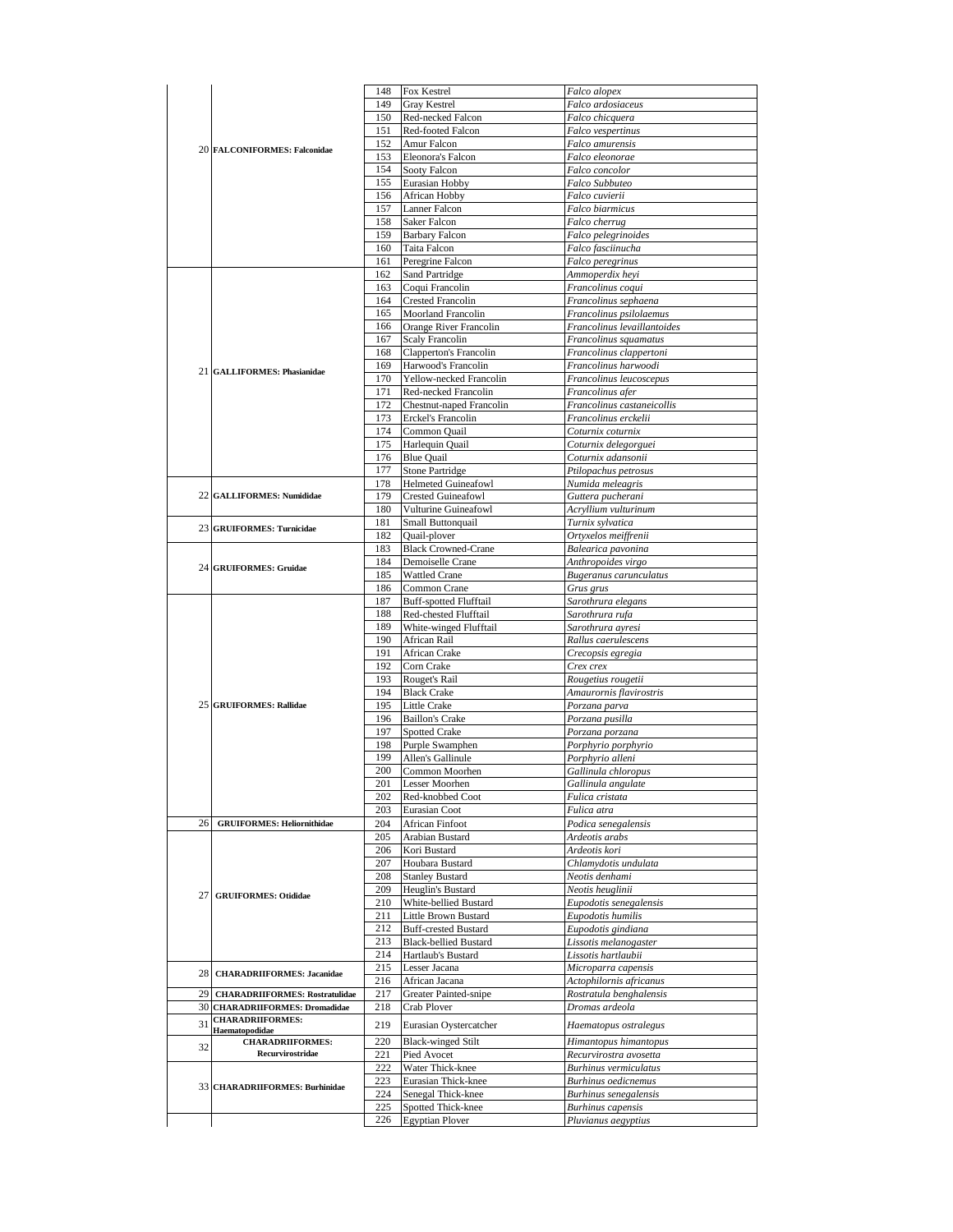|                                        | 227        | Cream-colored Courser          | Cursorius cursor                   |
|----------------------------------------|------------|--------------------------------|------------------------------------|
|                                        | 228        | Temminck's Courser             | Cursorius temminckii               |
|                                        | 229        | Double-banded Courser          | Smutsornis africanus               |
| <b>34 CHARADRIIFORMES: Glareolidae</b> | 230        | Three-banded Courser           | Rhinoptilus cinctus                |
|                                        | 231        | <b>Bronze-winged Courser</b>   | Rhinoptilus chalcopterus           |
|                                        | 232        | <b>Collared Pratincole</b>     | Glareola pratincola                |
|                                        | 233        | <b>Black-winged Pratincole</b> | Glareola nordmanni                 |
|                                        | 234        | Madagascar Pratincole          | Glareola ocularis                  |
|                                        | 235        | <b>Rock Pratincole</b>         | Glareola nuchalis                  |
|                                        | 236        | Long-toed Lapwing              | Vanellus crassirostris             |
|                                        | 237        | <b>Blacksmith Plover</b>       | Vanellus armatus                   |
|                                        | 238        | Spur-winged Plover             | Vanellus spinosus                  |
|                                        | 239        | <b>Black-headed Lapwing</b>    | Vanellus tectus                    |
|                                        | 240        | Senegal Lapwing                | Vanellus lugubris                  |
|                                        | 241        | <b>Black-winged Lapwing</b>    | Vanellus melanopterus              |
|                                        | 242        | Crowned Lapwing                | Vanellus coronatus                 |
|                                        | 243        |                                |                                    |
|                                        |            | <b>Wattled Lapwing</b>         | Vanellus senegallus                |
|                                        | 244        | Spot-breasted Lapwing          | Vanellus melanocephalus            |
|                                        | 245        | Sociable Lapwing               | Vanellus gregarius                 |
| 35 CHARADRIIFORMES: Charadriidae       | 246        | White-tailed Lapwing           | Vanellus leucurus                  |
|                                        | 247        | Pacific Golden-Plover          | Pluvialis fulva                    |
|                                        | 248        | <b>Black-bellied Plover</b>    | Pluvialis squatarola               |
|                                        | 249        | Common Ringed Plover           | Charadrius hiaticula               |
|                                        | 250        | <b>Little Ringed Plover</b>    | Charadrius dubius                  |
|                                        | 251        | Kittlitz's Plover              | Charadrius pecuarius               |
|                                        | 252        | Three-banded Plover            | Charadrius tricollaris             |
|                                        | 253        | White-fronted Plover           | Charadrius marginatus              |
|                                        | 254        | <b>Snowy Plover</b>            | Charadrius alexandrinus            |
|                                        | 255        | Lesser Sandplover              | Charadrius mongolus                |
|                                        | 256        | Greater Sandplover             | Charadrius leschenaultii           |
|                                        | 257        | Caspian Plover                 | Charadrius asiaticus               |
|                                        | 258        | Jack Snipe                     | Lymnocryptes minimus               |
|                                        | 259        | Pintail Snipe                  | Gallinago stenura                  |
|                                        | 260        | African Snipe                  | Gallinago nigripennis              |
|                                        | 261        | <b>Great Snipe</b>             | Gallinago media                    |
|                                        |            |                                |                                    |
|                                        | 262        | Common Snipe                   | Gallinago gallinago                |
|                                        | 263        | Asian Dowitcher                | Limnodromus semipalmatus           |
|                                        | 264        | <b>Black-tailed Godwit</b>     | Limosa limosa                      |
|                                        | 265        | <b>Bar-tailed Godwit</b>       | Limosa lapponica                   |
|                                        | 266        | Whimbrel                       | Numenius phaeopus                  |
|                                        | 267        | Eurasian Curlew                | Numenius arquata                   |
|                                        | 268        | Spotted Redshank               | Tringa erythropus                  |
|                                        | 269        | Common Redshank                | Tringa totanus                     |
|                                        |            |                                |                                    |
|                                        | 270        | Marsh Sandpiper                | Tringa stagnatilis                 |
|                                        | 271        | Common Greenshank              | Tringa nebularia                   |
|                                        | 272        | Green Sandpiper                | Tringa ochropus                    |
| 36 CHARADRIIFORMES: Scolopacidae       | 273        | Wood Sandpiper                 | Tringa glareola                    |
|                                        | 274        | Terek Sandpiper                | Xenus cinereus                     |
|                                        | 275        | Common Sandpiper               | Actitis hypoleucos                 |
|                                        | 276        |                                |                                    |
|                                        |            | <b>Ruddy Turnstone</b>         | Arenaria interpres                 |
|                                        | 277        | Red Knot                       | Calidris canutus                   |
|                                        | 278        | Sanderling                     | Calidris alba                      |
|                                        | 279        | Little Stint                   | Calidris minuta                    |
|                                        | 280-       | Temminck's Stint               | Calidris temminckii                |
|                                        | 281        | Long-toed Stint                | Calidris subminuta                 |
|                                        | 282        | Pectoral Sandpiper             | Calidris melanotos                 |
|                                        | 283        | Curlew Sandpiper               | Calidris ferruginea                |
|                                        | 284        | Dunlin                         | Calidris alpina                    |
|                                        | 285        | Broad-billed Sandpiper         | Limicola falcinellus               |
|                                        | 286        | Ruff                           | Philomachus pugnax                 |
|                                        | 287        | Red-necked Phalarope           | Phalaropus lobatus                 |
| 37 CHARADRIIFORMES: Stercorariidae     | 288        | Pomarine Jaeger                | Stercorarius pomarinus             |
|                                        | 289        | Parasitic Jaeger               | Stercorarius parasiticus           |
|                                        | 290        | White-eyed Gull                | Larus leucophthalmus               |
|                                        | 291        | Sooty Gull                     | Larus hemprichii                   |
|                                        | 292        | Herring Gull                   | Larus argentatus                   |
|                                        | 293        | Lesser Black-backed Gull       | Larus fuscus                       |
| <b>38 CHARADRIIFORMES: Laridae</b>     | 294        | Caspian Gull                   | Larus cachinnans                   |
|                                        | 295        | <b>Great Black-headed Gull</b> | Larus ichthyaetus                  |
|                                        | 296        | Gray-headed Gull               |                                    |
|                                        |            |                                | Larus cirrocephalus                |
|                                        | 297        | <b>Black-headed Gull</b>       | Larus ridibundus                   |
|                                        | 298        | Slender-billed Gull            | Larus genei                        |
|                                        | 299        | Gull-billed Tern               | Sterna nilotica                    |
|                                        | 300        | Caspian Tern                   | Sterna caspia                      |
|                                        | 301        | Lesser Crested Tern            | Sterna bengalensis                 |
|                                        | 302        | Sandwich Tern                  | Sterna sandvicensis                |
|                                        | 303        | Great Crested Tern             | Sterna bergii                      |
|                                        | 304        | Roseate Tern                   | Sterna dougallii                   |
| 39 CHARADRIIFORMES: Sternidae          | 305<br>306 | Common Tern<br>Little Tern     | Sterna hirundo<br>Sterna albifrons |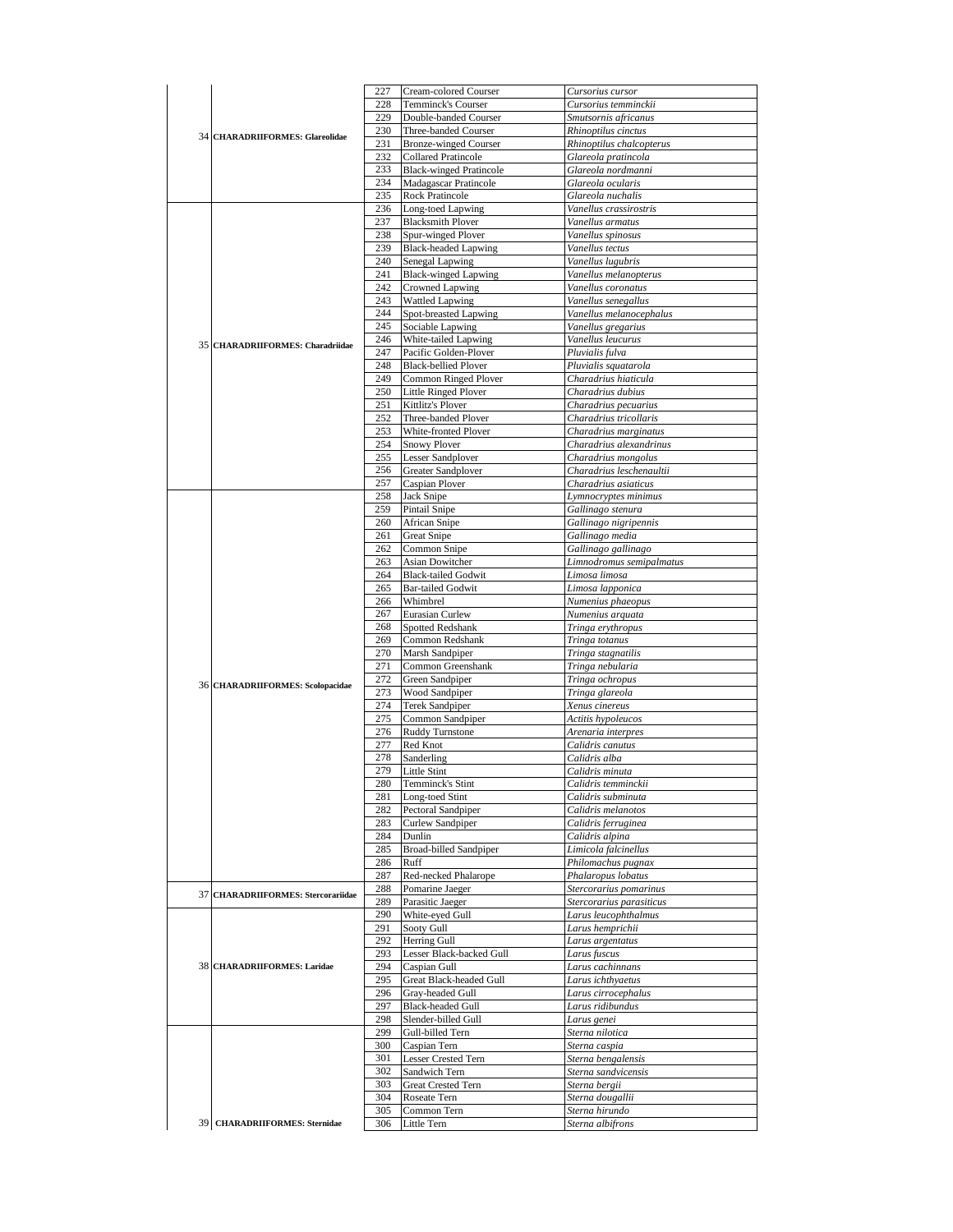| Chlidonias leucopterus<br>Pterocles lichtensteinii<br>Pterocles quadricinctus<br>Streptopelia roseogrisea<br>Streptopelia reichenowi<br>Streptopelia decipiens<br>Streptopelia semitorquata |
|---------------------------------------------------------------------------------------------------------------------------------------------------------------------------------------------|
|                                                                                                                                                                                             |
|                                                                                                                                                                                             |
|                                                                                                                                                                                             |
|                                                                                                                                                                                             |
|                                                                                                                                                                                             |
|                                                                                                                                                                                             |
|                                                                                                                                                                                             |
|                                                                                                                                                                                             |
|                                                                                                                                                                                             |
|                                                                                                                                                                                             |
|                                                                                                                                                                                             |
|                                                                                                                                                                                             |
|                                                                                                                                                                                             |
|                                                                                                                                                                                             |
|                                                                                                                                                                                             |
|                                                                                                                                                                                             |
|                                                                                                                                                                                             |
|                                                                                                                                                                                             |
|                                                                                                                                                                                             |
|                                                                                                                                                                                             |
|                                                                                                                                                                                             |
|                                                                                                                                                                                             |
|                                                                                                                                                                                             |
|                                                                                                                                                                                             |
|                                                                                                                                                                                             |
|                                                                                                                                                                                             |
|                                                                                                                                                                                             |
|                                                                                                                                                                                             |
|                                                                                                                                                                                             |
|                                                                                                                                                                                             |
| Streptopelia senegalensis                                                                                                                                                                   |
|                                                                                                                                                                                             |
|                                                                                                                                                                                             |
|                                                                                                                                                                                             |
|                                                                                                                                                                                             |
|                                                                                                                                                                                             |
|                                                                                                                                                                                             |
|                                                                                                                                                                                             |
|                                                                                                                                                                                             |
|                                                                                                                                                                                             |
|                                                                                                                                                                                             |
|                                                                                                                                                                                             |
|                                                                                                                                                                                             |
| Poicephalus rufiventris                                                                                                                                                                     |
| Poicephalus flavifrons                                                                                                                                                                      |
|                                                                                                                                                                                             |
|                                                                                                                                                                                             |
| Corythaixoides personatus                                                                                                                                                                   |
| Corythaixoides leucogaster                                                                                                                                                                  |
|                                                                                                                                                                                             |
|                                                                                                                                                                                             |
|                                                                                                                                                                                             |
|                                                                                                                                                                                             |
|                                                                                                                                                                                             |
|                                                                                                                                                                                             |
|                                                                                                                                                                                             |
|                                                                                                                                                                                             |
|                                                                                                                                                                                             |
|                                                                                                                                                                                             |
|                                                                                                                                                                                             |
|                                                                                                                                                                                             |
| Chrysococcyx cupreus                                                                                                                                                                        |
| Chrysococcyx caprius                                                                                                                                                                        |
| Ceuthmochares aereus                                                                                                                                                                        |
|                                                                                                                                                                                             |
|                                                                                                                                                                                             |
| Centropus senegalensis                                                                                                                                                                      |
| Centropus superciliosus                                                                                                                                                                     |
|                                                                                                                                                                                             |
|                                                                                                                                                                                             |
|                                                                                                                                                                                             |
|                                                                                                                                                                                             |
|                                                                                                                                                                                             |
|                                                                                                                                                                                             |
|                                                                                                                                                                                             |
|                                                                                                                                                                                             |
|                                                                                                                                                                                             |
|                                                                                                                                                                                             |
|                                                                                                                                                                                             |
|                                                                                                                                                                                             |
|                                                                                                                                                                                             |
|                                                                                                                                                                                             |
|                                                                                                                                                                                             |
|                                                                                                                                                                                             |
|                                                                                                                                                                                             |
|                                                                                                                                                                                             |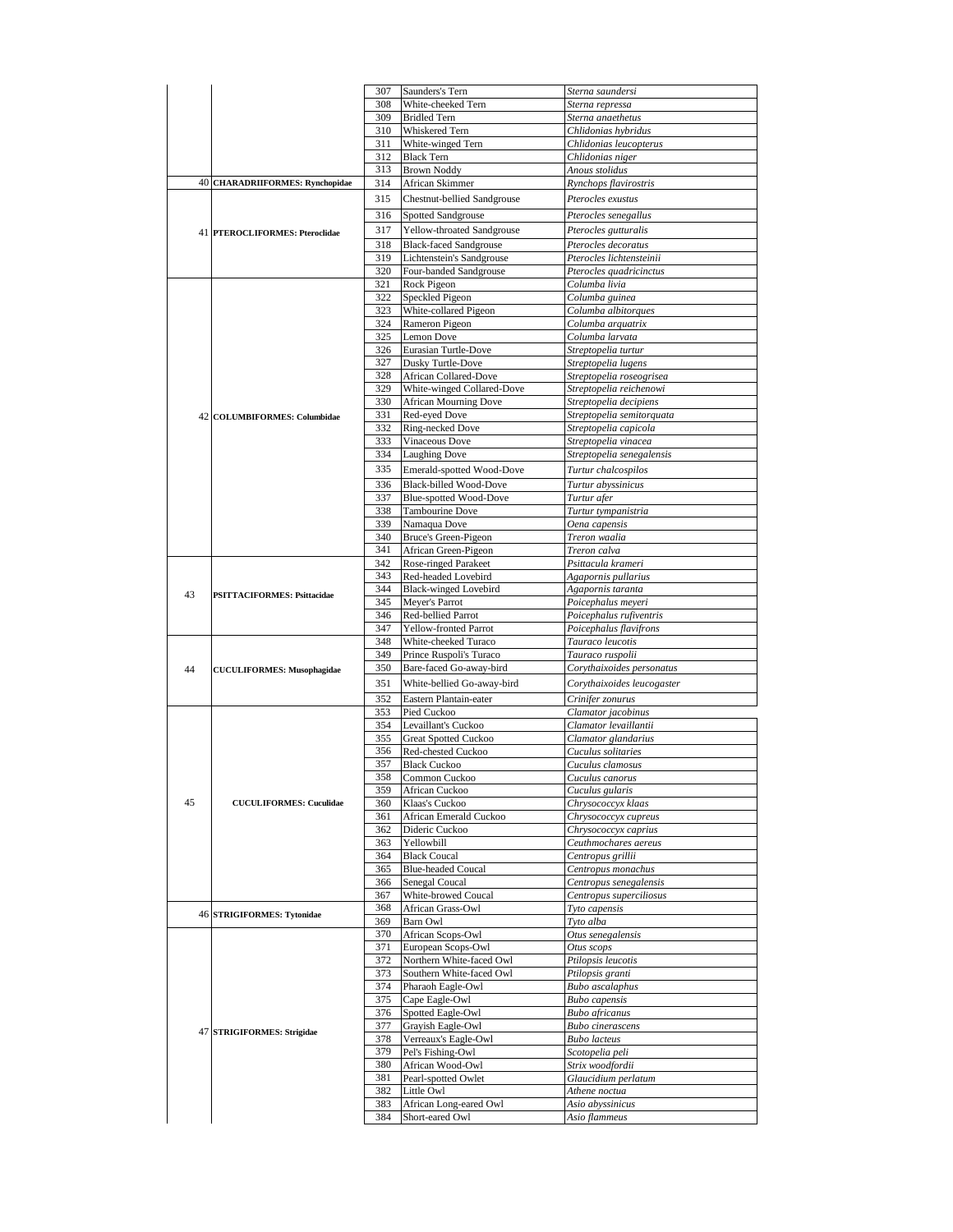|    |                                   | 385        | Marsh Owl                      | Asio capensis               |
|----|-----------------------------------|------------|--------------------------------|-----------------------------|
|    |                                   | 386        | Eurasian Nightjar              | Caprimulgus europaeus       |
|    |                                   | 387        | Sombre Nightjar                | Caprimulgus fraenatus       |
|    |                                   | 388        | Egyptian Nightjar              | Caprimulgus aegyptius       |
|    |                                   | 389        | Nubian Nightjar                | Caprimulgus nubicus         |
|    |                                   | 390        | Donaldson-Smith's Nightjar     | Caprimulgus donaldsoni      |
|    |                                   | 391        | Fiery-necked Nightjar          | Caprimulgus pectoralis      |
|    |                                   |            |                                |                             |
|    |                                   | 392        | Abyssinian Nightjar            | Caprimulgus poliocephalus   |
|    | <b>CAPRIMULGIFORMES:</b>          | 393        | Swamp Nightjar                 | Caprimulgus natalensis      |
| 48 | Caprimulgidae                     | 394        | Plain Nightjar                 | Caprimulgus inornatus       |
|    |                                   | 395        | Star-spotted Nightjar          | Caprimulgus stellatus       |
|    |                                   | 396        | Nechisar Nightjar              | Caprimulgus solala          |
|    |                                   | 397        | Freckled Nightjar              | Caprimulgus tristigma       |
|    |                                   | 398        | Long-tailed Nightjar           |                             |
|    |                                   |            |                                | Caprimulgus climacurus      |
|    |                                   | 399        | Slender-tailed Nightjar        | Caprimulgus clarus          |
|    |                                   | 400        | Square-tailed Nightjar         | Caprimulgus fossii          |
|    |                                   | 401        | Pennant-winged Nightjar        | Macrodipteryx vexillarius   |
|    |                                   | 402        | Standard-winged Nightjar       | Macrodipteryx longipennis   |
|    |                                   | 403        | Scarce Swift                   | Schoutedenapus myoptilus    |
|    |                                   | 404        | African Palm-Swift             | Cypsiurus parvus            |
|    |                                   | 405        | Alpine Swift                   |                             |
|    |                                   |            |                                | Tachymarptis melba          |
|    |                                   | 406        | <b>Mottled Swift</b>           | Tachymarptis aequatorialis  |
| 49 | <b>APODIFORMES: Apodidae</b>      | 407        | Common Swift                   | Apus apus                   |
|    |                                   | 408        | Nyanza Swift                   | Apus niansae                |
|    |                                   | 409        | Pallid Swift                   | Apus pallidus               |
|    |                                   | 410        | Little Swift                   | Apus affinis                |
|    |                                   | 411        | Horus Swift                    | Apus horus                  |
|    |                                   | 412        | White-rumped Swift             | Apus caffer                 |
|    |                                   |            |                                |                             |
|    |                                   | 413        | Speckled Mousebird             | Colius striatus             |
|    | 50 COLIIFORMES: Coliidae          | 414        | White-headed Mousebird         | Colius leucocephalus        |
|    |                                   | 415        | <b>Blue-naped Mousebird</b>    | Urocolius macrourus         |
|    | 51 TROGONIFORMES: Trogonidae      | 416        | Narina Trogon                  | Apaloderma narina           |
|    |                                   | 417        | Half-collared Kingfisher       | Alcedo semitorquata         |
|    |                                   | 418        | Malachite Kingfisher           | Alcedo cristata             |
|    |                                   | 419        | African Pygmy-Kingfisher       | Ispidina picta              |
|    |                                   |            |                                |                             |
|    |                                   | 420        | Gray-headed Kingfisher         | Halcyon leucocephala        |
|    | 52 CORACIIFORMES: Alcedinidae     | 421        | Woodland Kingfisher            | Halcyon senegalensis        |
|    |                                   | 422        | Blue-breasted Kingfisher       | Halcyon malimbica           |
|    |                                   | 423        | Striped Kingfisher             | Halcyon chelicuti           |
|    |                                   | 424        | Collared Kingfisher            | Todirhamphus chloris        |
|    |                                   | 425        | Giant Kingfisher               | Megaceryle maximus          |
|    |                                   | 426        | Pied Kingfisher                | Ceryle rudis                |
|    |                                   | 427        | Red-throated Bee-eater         |                             |
|    |                                   |            |                                | Merops bulocki              |
|    |                                   | 428        | Little Bee-eater               | Merops pusillus             |
|    |                                   | 429        | Blue-breasted Bee-eater        | Merops variegatus           |
|    |                                   | 430        | Swallow-tailed Bee-eater       | Merops hirundineus          |
|    |                                   | 431        | Somali Bee-eater               | Merops revoilii             |
|    | 53 CORACIIFORMES: Meropidae       | 432        | White-throated Bee-eater       | Merops albicollis           |
|    |                                   | 433        | Green Bee-eater                | Merops orientalis           |
|    |                                   | 434        | Blue-cheeked Bee-eater         | Merops persicus             |
|    |                                   |            |                                |                             |
|    |                                   | 435<br>436 | Madagascar Bee-eater           | Merops superciliosus        |
|    |                                   |            | European Bee-eater             | Merops apiaster             |
|    |                                   | 437        | Northern Carmine Bee-eater     | Merops nubicus              |
|    |                                   | 438        | European Roller                | Coracias garrulus           |
|    |                                   | 439        | Abyssinian Roller              | Coracias abyssinica         |
|    | 54 CORACIIFORMES: Coraciidae      | 440        | Lilac-breasted Roller          | Coracias caudata            |
|    |                                   | 441        | Rufous-crowned Roller          | Coracias naevia             |
|    |                                   | 442        | Broad-billed Roller            | Eurystomus glaucurus        |
|    | 55 CORACIIFORMES: Upupidae        | 443        | Hoopoe                         | Upupa epops                 |
|    |                                   |            |                                |                             |
|    |                                   | 444        | Green Woodhoopoe               | Phoeniculus purpureus       |
|    |                                   | 445        | Violet Woodhoopoe              | Phoeniculus damarensis      |
|    | 56 CORACIIFORMES: Phoeniculidae   | 446        | <b>Black-billed Woodhoopoe</b> | Phoeniculus somaliensis     |
|    |                                   | 447        | <b>Black Scimitar-bill</b>     | Rhinopomastus aterrimus     |
|    |                                   | 448        | Abyssinian Scimitar-bill       | Rhinopomastus minor         |
|    |                                   | 449        | Red-billed Hornbill            | Tockus erythrorhynchus      |
|    |                                   |            |                                |                             |
|    |                                   | 450        | Eastern Yellow-billed Hornbill | Tockus flavirostris         |
|    |                                   | 451        | Jackson's Hornbill             | Tockus jacksoni             |
|    |                                   | 452        | Von der Decken's Hornbill      | Tockus deckeni              |
| 57 | <b>CORACIIFORMES: Bucerotidae</b> | 453        | Crowned Hornbill               | Tockus alboterminatus       |
|    |                                   | 454        | Hemprich's Hornbill            | Tockus hemprichii           |
|    |                                   |            |                                |                             |
|    |                                   | 455        | African Gray Hornbill          | Tockus nasutus              |
|    |                                   | 456        | Silvery-cheeked Hornbill       | Ceratogymna brevis          |
|    |                                   | 457        | Abyssinian Ground-Hornbill     | <b>Bucorvus</b> abyssinicus |
|    |                                   | 458        | Yellow-fronted Tinkerbird      | Pogoniulus chrysoconus      |
|    |                                   | 459        | Red-fronted Tinkerbird         | Pogoniulus pusillus         |
|    |                                   |            |                                |                             |
|    |                                   | 460        | Red-fronted Barbet             | Tricholaema diademata       |
|    |                                   | 461        | <b>Black-throated Barbet</b>   | Tricholaema melanocephala   |
|    |                                   | 462        | <b>Banded Barbet</b>           | Lybius undatus              |
|    | 58 PICIFORMES: Capitonidae        | 463        | Vieillot's Barbet              | Lybius vieilloti            |
|    |                                   |            |                                |                             |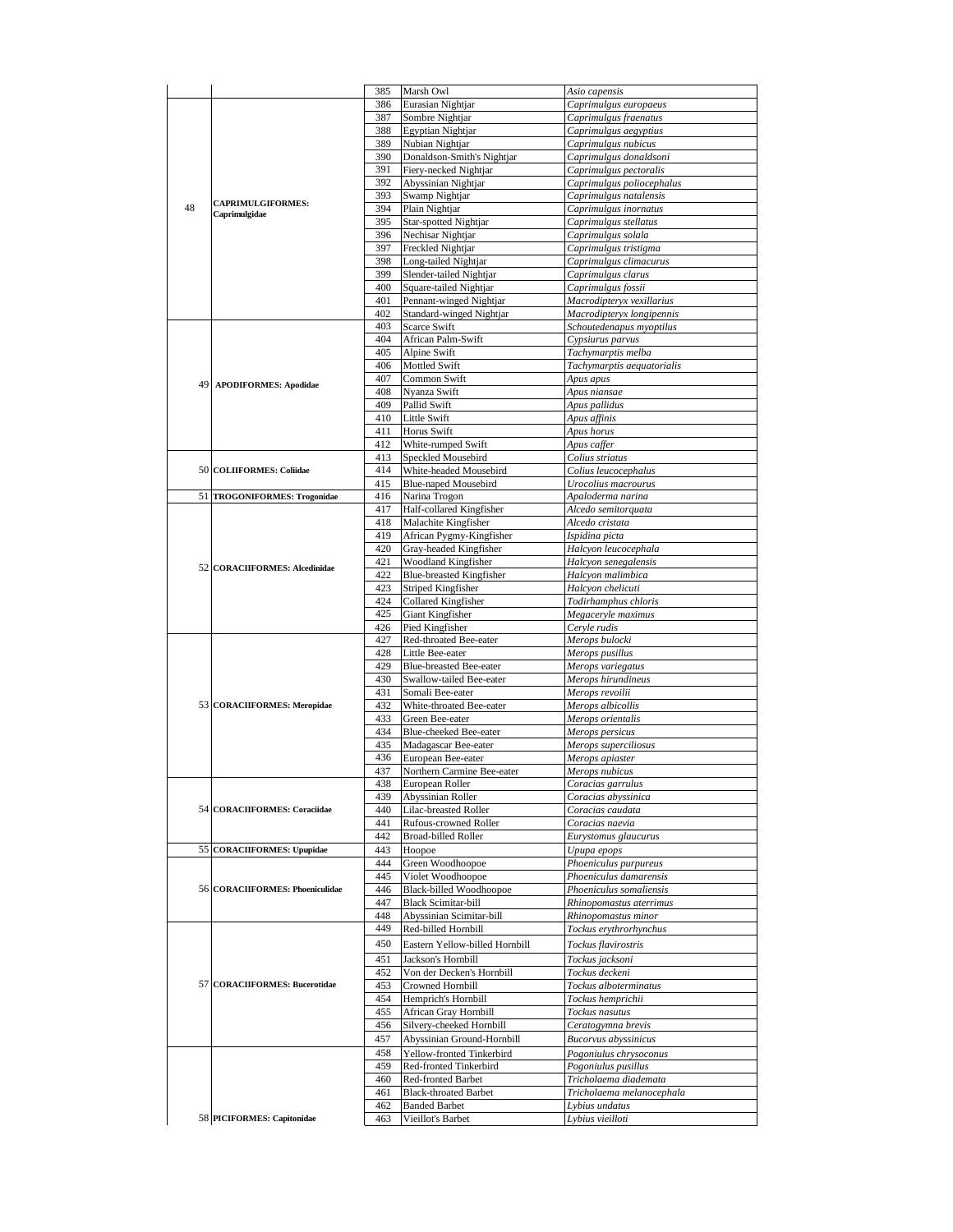|    |                                | 464        | <b>Black-billed Barbet</b>                | Lybius guifsobalito                       |
|----|--------------------------------|------------|-------------------------------------------|-------------------------------------------|
|    |                                | 465        | Double-toothed Barbet                     | Lybius bidentatus                         |
|    |                                | 466        | Yellow-breasted Barbet                    | Trachyphonus margaritatus                 |
|    |                                | 467        | Red-and-yellow Barbet                     | Trachyphonus erythrocephalus              |
|    |                                | 468        | D'Arnaud's Barbet                         | Trachyphonus darnaudii                    |
|    |                                | 469        | Scaly-throated Honeyguide                 | Indicator variegatus                      |
|    |                                | 470        | Greater Honeyguide                        | Indicator indicator                       |
|    |                                | 471        |                                           |                                           |
|    | 59 PICIFORMES: Indicatoridae   |            | Lesser Honeyguide                         | Indicator minor                           |
|    |                                | 472        | Cassin's Honeyguide                       | Prodotiscus insignis                      |
|    |                                | 473        | Green-backed Honeyguide                   | Prodotiscus zambesiae                     |
|    |                                | 474        | Wahlberg's Honeyguide                     | Prodotiscus regulus                       |
|    |                                | 475        | Eurasian Wryneck                          | Jynx torquilla                            |
|    |                                | 476        | Rufous-necked Wryneck                     | Jynx ruficollis                           |
|    |                                | 477        | Nubian Woodpecker                         | Campethera nubica                         |
|    |                                | 478        | Green-backed Woodpecker                   | Campethera cailliautii                    |
|    |                                | 479        | Abyssinian Woodpecker                     | Dendropicos abyssinicus                   |
|    | 60 PICIFORMES: Picidae         | 480        | Cardinal Woodpecker                       | Dendropicos fuscescens                    |
|    |                                | 481        | <b>Bearded Woodpecker</b>                 | Dendropicos namaquus                      |
|    |                                | 482        | Gray Woodpecker                           | Dendropicos goertae                       |
|    |                                | 483        | Gray-headed Woodpecker                    | Dendropicos spodocephalus                 |
|    |                                | 484        | Brown-backed Woodpecker                   | Dendropicos obsoletus                     |
|    |                                |            |                                           |                                           |
| 61 | <b>PASSERIFORMES: Pittidae</b> | 485        | African Pitta                             | Pitta angolensis                          |
|    |                                | 486        | <b>Singing Bushlark</b>                   | Mirafra cantillans                        |
|    |                                | 487        | White-tailed Lark                         | Mirafra albicauda                         |
|    |                                | 488        | Friedmann's Lark                          | Mirafra pulpa                             |
|    |                                | 489        | Red-winged Lark                           | Mirafra hypermetra                        |
|    |                                | 490        | Rufous-naped Lark                         | Mirafra africana                          |
|    |                                | 491        | <b>Flappet Lark</b>                       | Mirafra rufocinnamomea                    |
|    |                                | 492        | <b>Collared Lark</b>                      | Mirafra collaris                          |
|    |                                | 493        | Gillett's Lark                            | Mirafra gilletti                          |
|    |                                | 494        | Degodi Lark                               | Mirafra degodiensis                       |
|    |                                | 495        | Pink-breasted Lark                        | Calendulauda poecilosterna                |
|    |                                | 496        | Fawn-colored Lark                         | Calendulauda africanoides                 |
|    |                                | 497        | Foxy Lark                                 | Calendulauda alopex                       |
|    |                                | 498        |                                           |                                           |
|    |                                |            | Archer's Lark                             | Heteromirafra archeri                     |
|    |                                | 499        | Sidamo Lark                               | Heteromirafra sidamoensis                 |
|    | 62 PASSERIFORMES: Alaudidae    | 500        | Chestnut-backed Sparrow-Lark              | Eremopterix leucotis                      |
|    |                                | 501        | Black-crowned Sparrow-Lark                | Eremopterix nigriceps                     |
|    |                                |            |                                           |                                           |
|    |                                | 502        | Chestnut-headed Sparrow-Lark              | Eremopterix signata                       |
|    |                                | 503        | Desert Lark                               | Ammomanes deserti                         |
|    |                                | 504        |                                           |                                           |
|    |                                |            | Greater Hoopoe-Lark                       | Alaemon alaudipes                         |
|    |                                | 505        | <b>Bimaculated Lark</b>                   | Melanocorypha bimaculata                  |
|    |                                | 506        | Greater Short-toed Lark                   | Calandrella brachydactyla                 |
|    |                                | 507        | <b>Blanford's Lark</b>                    | Calandrella blanfordi                     |
|    |                                | 508        | Erlanger's Lark                           | Calandrella erlangeri                     |
|    |                                | 509        | Red-capped Lark                           | Calandrella cinerea                       |
|    |                                | 510        | Somali Short-toed Lark                    | Calandrella somalica                      |
|    |                                | 511        | Masked Lark                               | Spizocorys personata                      |
|    |                                | 512        | <b>Crested Lark</b>                       | Galerida cristata                         |
|    |                                | 513        | Thekla Lark                               | Galerida theklae                          |
|    |                                | 514        | Short-tailed Lark                         | Pseudalaemon fremantlii                   |
|    |                                | 515        | <b>Bank Swallow</b>                       | Riparia riparia                           |
|    |                                | 516        | Plain Martin                              | Riparia paludicola                        |
|    |                                | 517        | <b>Banded Martin</b>                      | Riparia cincta                            |
|    |                                | 518        | Gray-rumped Swallow                       | Pseudhirundo griseopyga                   |
|    |                                | 519        | Eurasian Crag-Martin                      | Ptyonoprogne rupestris                    |
|    |                                | 520        | Rock Martin                               | Ptyonoprogne fuligula                     |
|    |                                |            | <b>Barn Swallow</b>                       |                                           |
|    |                                | 521        |                                           | Hirundo rustica                           |
|    |                                |            |                                           |                                           |
|    |                                | 522        | Red-chested Swallow                       | Hirundo lucida                            |
|    |                                | 523        | <b>Ethiopian Swallow</b>                  | Hirundo aethiopica                        |
|    | 63 PASSERIFORMES: Hirundinidae | 524        | Wire-tailed Swallow                       | Hirundo smithii                           |
|    |                                | 525        | White-tailed Swallow                      | Hirundo megaensis                         |
|    |                                | 526        | Lesser Striped-Swallow                    | Cecropis abyssinica                       |
|    |                                | 527        | Mosque Swallow                            | Cecropis senegalensis                     |
|    |                                | 528        | Red-rumped Swallow                        | Cecropis daurica                          |
|    |                                | 529        | Red Sea Swallow                           | Petrochelidon perdita                     |
|    |                                | 530        | Red-throated Swallow                      | Petrochelidon rufigula                    |
|    |                                | 531        | Common House-Martin                       | Delichon urbica                           |
|    |                                | 532        |                                           |                                           |
|    |                                |            | White-headed Sawwing                      | Psalidoprocne albiceps                    |
|    |                                | 533        | <b>Blue Sawwing</b>                       | Psalidoprocne pristoptera                 |
|    |                                | 534        | White Wagtail                             | Motacilla alba                            |
|    |                                | 535        | African Pied Wagtail                      | Motacilla aguimp                          |
|    |                                | 536        | Yellow Wagtail                            | Motacilla flava                           |
|    |                                | 537        | Gray Wagtail                              | Motacilla cinerea                         |
|    |                                | 538        | Mountain Wagtail                          | Motacilla clara                           |
|    |                                | 539        | Golden Pipit                              | Tmetothylacus tenellus                    |
|    | 64 PASSERIFORMES: Motacillidae | 540<br>541 | Abyssinian Longclaw<br>Plain-backed Pipit | Macronyx flavicollis<br>Anthus leucophrys |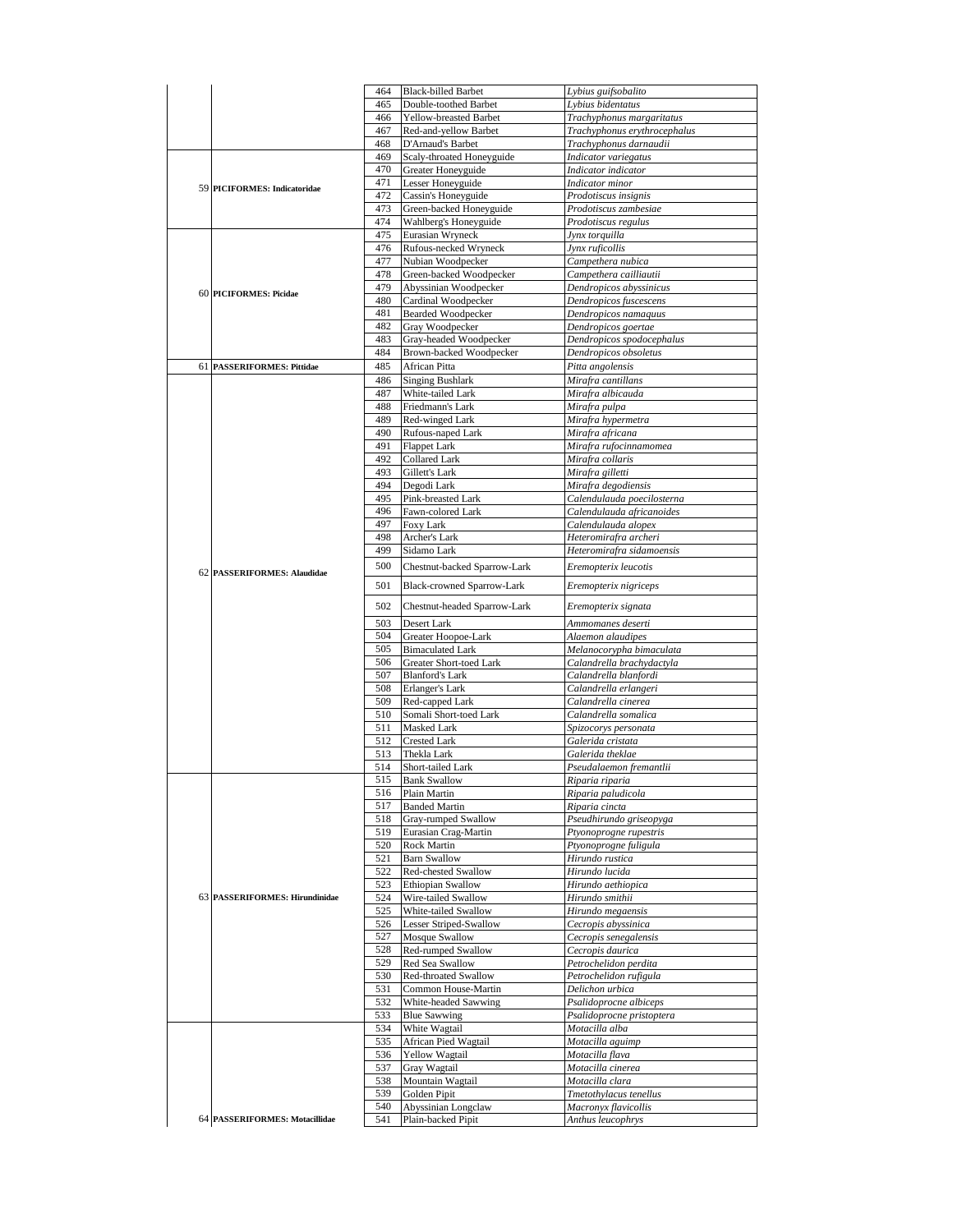|                                 | 542        | <b>Buffy Pipit</b>                              | Anthus vaalensis                                  |
|---------------------------------|------------|-------------------------------------------------|---------------------------------------------------|
|                                 | 543        | <b>African Pipit</b>                            | Anthus cinnamomeus                                |
|                                 | 544        | <b>Tawny Pipit</b>                              | Anthus campestris                                 |
|                                 | 545        | Long-billed Pipit                               | Anthus similis                                    |
|                                 | 546<br>547 | <b>Bush Pipit</b>                               | Anthus caffer                                     |
|                                 | 548        | <b>Tree Pipit</b><br>Red-throated Pipit         | Anthus trivialis<br>Anthus cervinus               |
|                                 | 549        | White-breasted Cuckoo-shrike                    | Coracina pectoralis                               |
|                                 | 550        | Gray Cuckoo-shrike                              | Coracina caesia                                   |
| 65 PASSERIFORMES: Campephagidae | 551        | <b>Black Cuckoo-shrike</b>                      | Campephaga flava                                  |
|                                 | 552        | Red-shouldered Cuckoo-shrike                    | Campephaga phoenicea                              |
|                                 | 553        | Common Bulbul                                   | Pycnonotus barbatus                               |
| 66 PASSERIFORMES: Pycnonotidae  | 554        | Sombre Greenbul                                 | Andropadus importunus                             |
|                                 | 555        | Yellow-throated Greenbul                        | Chlorocichla flavicollis                          |
| 67 PASSERIFORMES: Hypocoliidae  | 556<br>557 | Northern Brownbul<br>Hypocolius                 | Phyllastrephus strepitans<br>Hypocolius ampelinus |
|                                 | 558        | Rufous-tailed Rock-Thrush                       | Monticola saxatilis                               |
|                                 | 559        | Little Rock-Thrush                              | Monticola rufocinereus                            |
|                                 | 560        | <b>Blue Rock-Thrush</b>                         | Monticola solitarius                              |
|                                 | 561        | Abyssinian Ground-Thrush                        | Zoothera piaggiae                                 |
| 68 PASSERIFORMES: Turdidae      | 562        | Groundscraper Thrush                            | Psophocichla litsipsirupa                         |
|                                 | 563        | Olive Thrush                                    | Turdus olivaceus                                  |
|                                 | 564        | African Thrush                                  | Turdus pelios                                     |
|                                 | 565        | African Bare-eyed Thrush<br>Song Thrush         | Turdus tephronotus<br>Turdus philomelos           |
|                                 | 566<br>567 | Red-faced Cisticola                             | Cisticola erythrops                               |
|                                 | 568        | <b>Singing Cisticola</b>                        | Cisticola cantans                                 |
|                                 | 569        | Chubb's Cisticola                               | Cisticola chubbi                                  |
|                                 | 570        | <b>Boran Cisticola</b>                          | Cisticola bodessa                                 |
|                                 | 571        | <b>Rattling Cisticola</b>                       | Cisticola chiniana                                |
|                                 | 572        | Ashy Cisticola                                  | Cisticola cinereolus                              |
|                                 | 573        | Red-pate Cisticola                              | Cisticola ruficeps                                |
|                                 | 574        | Winding Cisticola                               | Cisticola galactotes                              |
|                                 | 575<br>576 | Stout Cisticola                                 | Cisticola robustus<br>Cisticola natalensis        |
|                                 | 577        | Croaking Cisticola<br><b>Siffling Cisticola</b> | Cisticola brachypterus                            |
|                                 | 578        | Foxy Cisticola                                  | Cisticola troglodytes                             |
|                                 | 579        | Tiny Cisticola                                  | Cisticola nana                                    |
| 69 PASSERIFORMES: Cisticolidae  | 580        | <b>Zitting Cisticola</b>                        | Cisticola juncidis                                |
|                                 | 581        | Desert Cisticola                                | Cisticola aridulus                                |
|                                 | 582        | <b>Black-necked Cisticola</b>                   | Cisticola eximius                                 |
|                                 | 583        | Pectoral-patch Cisticola                        | Cisticola brunnescens                             |
|                                 | 584        | Graceful Prinia                                 | Prinia gracilis                                   |
|                                 | 585        | Tawny-flanked Prinia                            | Prinia subflava                                   |
|                                 | 586        | Pale Prinia                                     | Prinia somalica                                   |
|                                 | 587<br>588 | Red-winged Prinia<br>Cricket Longtail           | Prinia erythroptera<br>Spiloptila clamans         |
|                                 | 589        | Yellow-breasted Apalis                          | Apalis flavida                                    |
|                                 | 590        | Red-fronted Warbler                             | Urorhipis rufifrons                               |
|                                 | 591        | Green-backed Camaroptera                        | Camaroptera brachyura                             |
|                                 | 592        | Gray Wren-Warbler                               | Calamonastes simplex                              |
|                                 | 593        | African Bush-Warbler                            | Bradypterus baboecala                             |
|                                 | 594        | Bamboo Scrub-Warbler                            | Bradypterus alfredi                               |
|                                 | 595        | Cinnamon Bracken-Warbler                        | Bradypterus cinnamomeus                           |
|                                 | 596<br>597 | Moustached Grass-Warbler<br>Grasshopper Warbler | Melocichla mentalis<br>Locustella naevia          |
|                                 | 598        | Eurasian River Warbler                          | Locustella fluviatilis                            |
|                                 | 599        | Savi's Warbler                                  | Locustella luscinioides                           |
|                                 | 600        | Sedge Warbler                                   | Acrocephalus schoenobaenus                        |
|                                 | 601        | Eurasian Reed-Warbler                           | Acrocephalus scirpaceus                           |
|                                 | 602        | African Reed-Warbler                            | Acrocephalus baeticatus                           |
|                                 | 603        | Marsh Warbler                                   | Acrocephalus palustris                            |
|                                 | 604        | Great Reed-Warbler                              | Acrocephalus arundinaceus                         |
|                                 | 605<br>606 | Clamorous Reed-Warbler<br>Basra Reed-Warbler    | Acrocephalus stentoreus<br>Acrocephalus griseldis |
|                                 | 607        | Lesser Swamp-Warbler                            | Acrocephalus gracilirostris                       |
|                                 | 608        | Eastern Olivaceous Warbler                      | Hippolais pallida                                 |
|                                 | 609        | Upcher's Warbler                                | Hippolais languida                                |
|                                 | 610        | Olive-tree Warbler                              | Hippolais olivetorum                              |
|                                 | 611        | Icterine Warbler                                | Hippolais icterina                                |
|                                 | 612        | African Yellow Warbler                          | Chloropeta natalensis                             |
|                                 | 613        | <b>Buff-bellied Warbler</b>                     | Phyllolais pulchella                              |
|                                 | 614        | Yellow-vented Eremomela                         | Eremomela flavicrissalis                          |
|                                 | 615<br>616 | Yellow-bellied Eremomela<br>Senegal Eremomela   | Eremomela icteropygialis<br>Eremomela pusilla     |
|                                 | 617        | Green-backed Eremomela                          | Eremomela canescens                               |
| 70 PASSERIFORMES: Sylviidae     | 618        | Northern Crombec                                | Sylvietta brachyura                               |
|                                 | 619        | Short-billed Crombec                            | Sylvietta philippae                               |
|                                 | 620        | Red-faced Crombec                               | Sylvietta whytii                                  |
|                                 | 621        | Somali Crombec                                  | Sylvietta isabellina                              |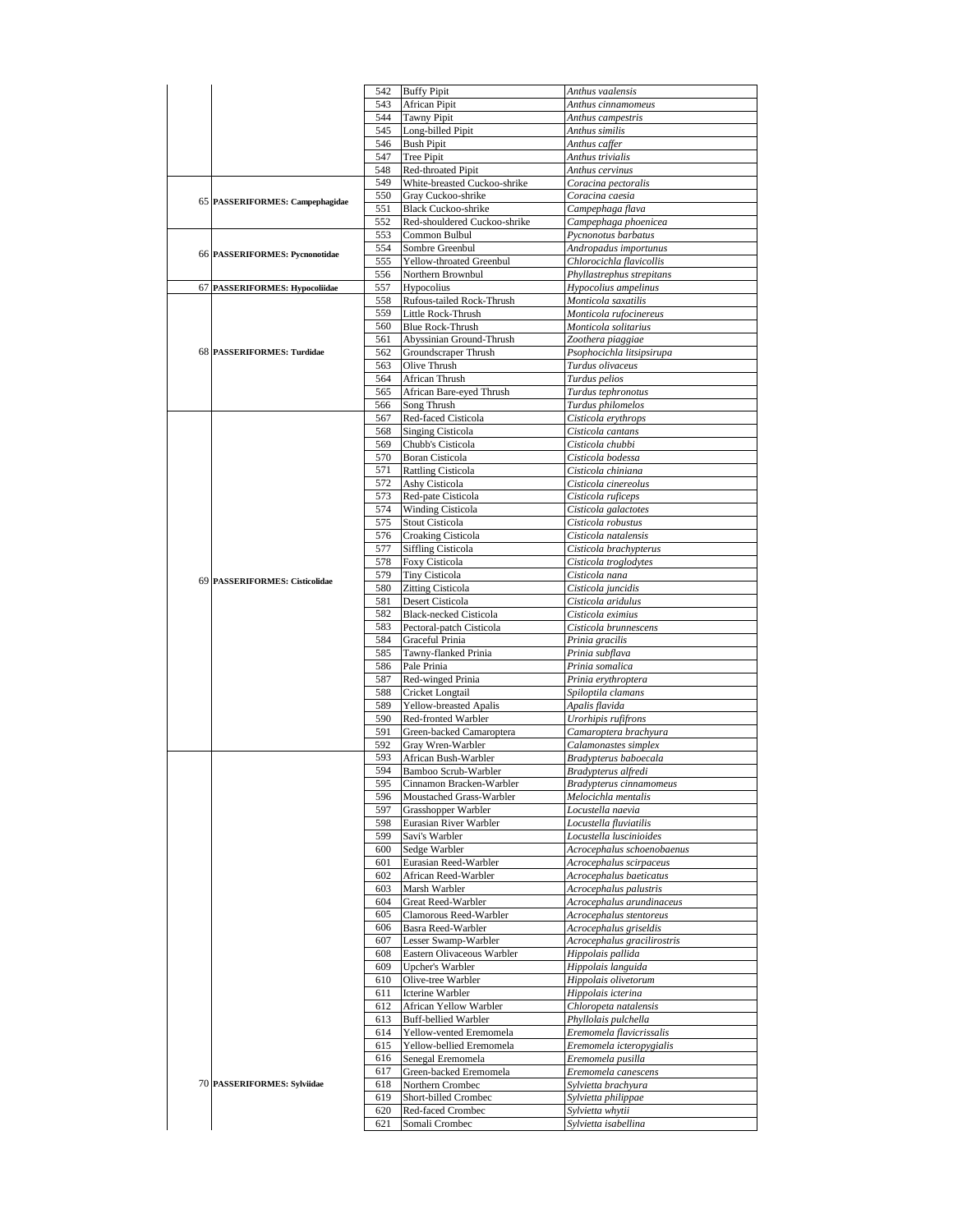|                                      | 622        | Brown Woodland-Warbler                                         | Phylloscopus umbrovirens                  |
|--------------------------------------|------------|----------------------------------------------------------------|-------------------------------------------|
|                                      | 623        | Willow Warbler                                                 | Phylloscopus trochilus                    |
|                                      | 624        | Common Chiffchaff                                              | Phylloscopus collybita                    |
|                                      | 625        | Western Bonelli's Warbler                                      | Phylloscopus bonelli                      |
|                                      | 626        | Eastern Bonelli's Warbler                                      | Phylloscopus orientalis                   |
|                                      |            |                                                                |                                           |
|                                      | 627        | Wood Warbler                                                   | Phylloscopus sibilatrix                   |
|                                      | 628        | Yellow-bellied Hyliota                                         | Hyliota flavigaster                       |
|                                      | 629        | Fan-tailed Grassbird                                           | Schoenicola brevirostris                  |
|                                      | 630        | Blackcap                                                       | Sylvia atricapilla                        |
|                                      | 631        | Garden Warbler                                                 | Sylvia borin                              |
|                                      | 632        | Greater Whitethroat                                            | Sylvia communis                           |
|                                      | 633        | Lesser Whitethroat                                             | Sylvia curruca                            |
|                                      |            |                                                                |                                           |
|                                      | 634        | African Desert Warbler                                         | Sylvia deserti                            |
|                                      | 635        | <b>Barred Warbler</b>                                          | Sylvia nisoria                            |
|                                      | 636        | Western Orphean Warbler                                        | Sylvia hortensis                          |
|                                      | 637        | Red Sea Warbler                                                | Sylvia leucomelaena                       |
|                                      | 638        | Rueppell's Warbler                                             | Sylvia rueppelli                          |
|                                      | 639        | Subalpine Warbler                                              | Sylvia cantillans                         |
|                                      | 640        | Sardinian Warbler                                              | Sylvia melanocephala                      |
|                                      |            |                                                                |                                           |
|                                      | 641        | Menetries's Warbler                                            | Sylvia mystacea                           |
|                                      | 642        | Brown Warbler                                                  | Parisoma lugens                           |
|                                      | 643        | <b>Banded Warbler</b>                                          | Parisoma boehmi                           |
|                                      | 644        | Silverbird                                                     | Empidornis semipartitus                   |
|                                      | 645        | Pale Flycatcher                                                | Bradornis pallidus                        |
|                                      | 646        | African Gray Flycatcher                                        | Bradornis microrhynchus                   |
|                                      |            |                                                                |                                           |
|                                      | 647        | Abyssinian Slaty-Flycatcher                                    | Melaenornis chocolatinus                  |
|                                      | 648        | Northern Black-Flycatcher                                      | Melaenornis edolioides                    |
|                                      | 649        | <b>Spotted Flycatcher</b>                                      | Muscicapa striata                         |
|                                      | 650        | Gambaga Flycatcher                                             | Muscicapa gambagae                        |
|                                      | 651        | African Dusky Flycatcher                                       | Muscicapa adusta                          |
|                                      | 652        | Gray Tit-Flycatcher                                            | Myioparus plumbeus                        |
|                                      | 653        | European Pied Flycatcher                                       | Ficedula hypoleuca                        |
|                                      |            |                                                                |                                           |
|                                      | 654        | <b>Collared Flycatcher</b>                                     | Ficedula albicollis                       |
|                                      | 655        | Semicollared Flycatcher                                        | Ficedula semitorquata                     |
|                                      | 656        | Thrush Nightingale                                             | Luscinia luscinia                         |
|                                      | 657        | Common Nightingale                                             | Luscinia megarhynchos                     |
|                                      | 658        | Bluethroat                                                     | Luscinia svecica                          |
|                                      | 659        | White-throated Robin                                           | Irania gutturalis                         |
|                                      | 660        | Rueppell's Robin-Chat                                          | Cossypha semirufa                         |
|                                      | 661        |                                                                |                                           |
|                                      |            | White-browed Robin-Chat                                        | Cossypha heuglini                         |
|                                      | 662        | Red-capped Robin-Chat                                          | Cossypha natalensis                       |
|                                      | 663        | Snowy-crowned Robin-Chat                                       | Cossypha niveicapilla                     |
|                                      |            |                                                                | Cossypha albicapilla                      |
|                                      | 664        | White-crowned Robin-Chat                                       |                                           |
|                                      | 665        | Spotted Morning-Thrush                                         | Cichladusa guttata                        |
|                                      |            |                                                                |                                           |
|                                      | 666        | Red-backed Scrub-Robin                                         | Cercotrichas leucophrys                   |
|                                      | 667        | Rufous-tailed Scrub-Robin                                      | Cercotrichas galactotes                   |
|                                      | 668        | African Scrub-Robin                                            | Cercotrichas minor                        |
| 71 PASSERIFORMES: Muscicapidae       | 669        | <b>Black Scrub-Robin</b>                                       | Cercotrichas podobe                       |
|                                      | 670        | <b>Black Redstart</b>                                          | Phoenicurus ochruros                      |
|                                      | 671        | Common Redstart                                                | Phoenicurus phoenicurus                   |
|                                      | 672        | Whinchat                                                       | Saxicola rubetra                          |
|                                      | 673        | European Stonechat                                             | Saxicola rubicola                         |
|                                      | 674        |                                                                |                                           |
|                                      |            | African Stonechat                                              | Saxicola torquata                         |
|                                      | 675        | White-tailed Wheatear                                          | Oenanthe leucopyga                        |
|                                      | 676        | Somali Wheatear                                                | Oenanthe phillipsi                        |
|                                      | 677        | Northern Wheatear                                              | Oenanthe oenanthe                         |
|                                      | 678        | Mourning Wheatear                                              | Oenanthe lugens                           |
|                                      | 679        | Pied Wheatear                                                  | Oenanthe pleschanka                       |
|                                      | 680        | Cyprus Wheatear                                                | Oenanthe cypriaca                         |
|                                      | 681        | <b>Black-eared Wheatear</b>                                    | Oenanthe hispanica                        |
|                                      | 682        | Red-tailed Wheatear                                            | Oenanthe xanthoprymna                     |
|                                      | 683        | Desert Wheatear                                                | Oenanthe deserti                          |
|                                      |            |                                                                |                                           |
|                                      | 684        | Isabelline Wheatear                                            | Oenanthe isabellina                       |
|                                      | 685        | Red-breasted Wheatear                                          | Oenanthe bottae                           |
|                                      | 686        | Heuglin's Wheatear                                             | Oenanthe heuglini                         |
|                                      | 687        | Familiar Chat                                                  | Cercomela familiaris                      |
|                                      | 688        | <b>Brown-tailed Chat</b>                                       | Cercomela scotocerca                      |
|                                      | 689        | Sombre Chat                                                    | Cercomela dubia                           |
|                                      | 690        | Blackstart                                                     | Cercomela melanura                        |
|                                      | 691        | Moorland Chat                                                  | Cercomela sordida                         |
|                                      |            |                                                                |                                           |
|                                      | 692        | Rueppell's Chat                                                | Myrmecocichla melaena                     |
|                                      | 693        | White-fronted Black-Chat                                       | Myrmecocichla albifrons                   |
|                                      | 694        | Mocking Cliff-Chat                                             | Thamnolaea cinnamomeiventris              |
|                                      | 695        | White-winged Cliff-Chat                                        | Thamnolaea semirufa                       |
|                                      | 696        | Brown-throated Wattle-eye                                      | Platysteira cyanea                        |
|                                      | 697        | Gray-headed Batis                                              | <b>Batis orientalis</b>                   |
| 72 PASSERIFORMES: Platysteiridae     | 698        |                                                                | <b>Batis</b> minor                        |
|                                      |            | <b>Black-headed Batis</b>                                      |                                           |
|                                      | 699        | <b>Pygmy Batis</b>                                             | Batis perkeo                              |
| <b>73 PASSERIFORMES: Monarchidae</b> | 700<br>701 | White-tailed Crested-Flycatcher<br>African Paradise-Flycatcher | Elminia albonotata<br>Terpsiphone viridis |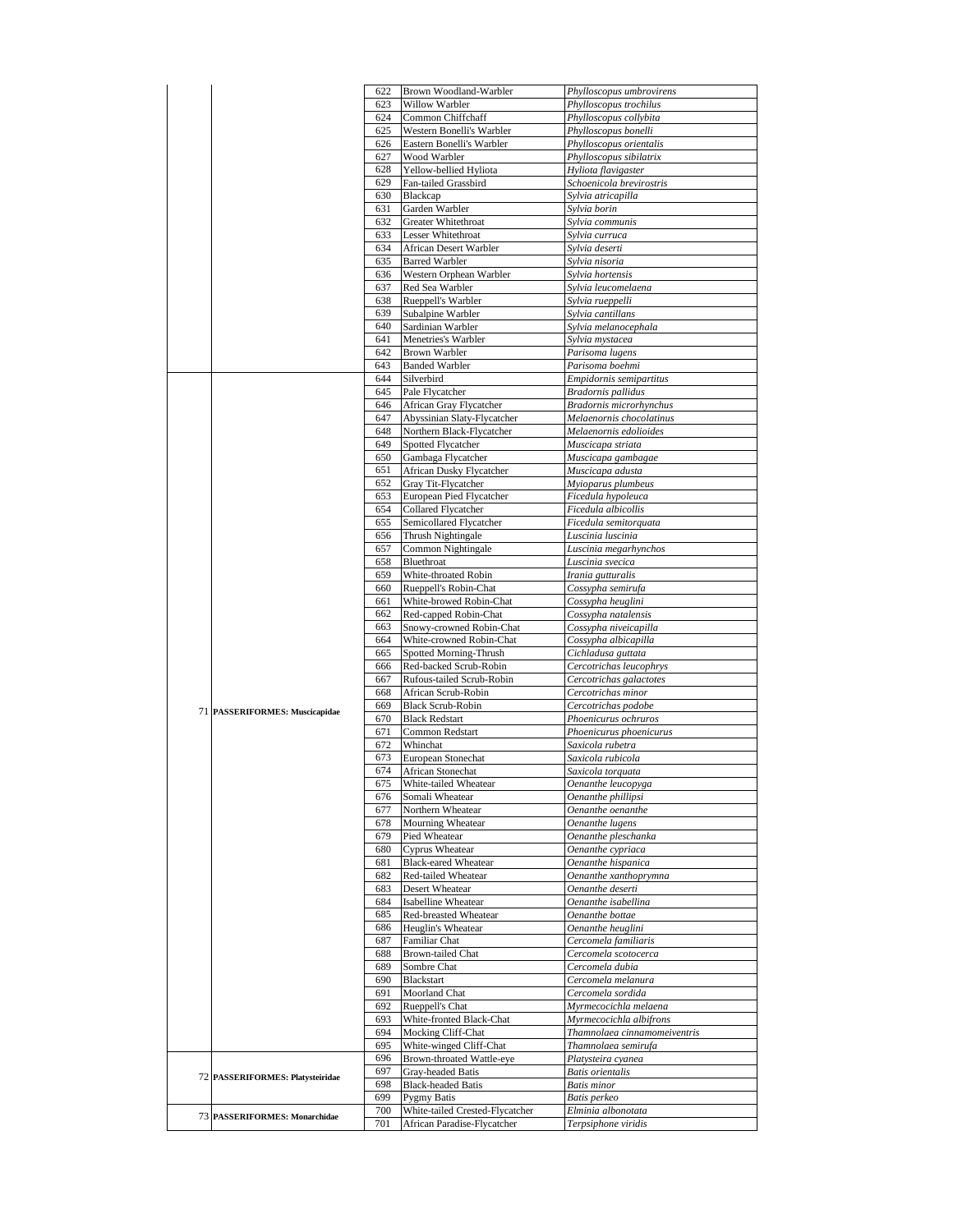|                                        | 702        | African Hill Babbler          | Illadopsis abyssinica           |
|----------------------------------------|------------|-------------------------------|---------------------------------|
|                                        | 703        | Fulvous Chatterer             |                                 |
|                                        |            |                               | Turdoides fulvus                |
|                                        | 704        | <b>Scaly Chatterer</b>        | Turdoides aylmeri               |
|                                        | 705        | <b>Rufous Chatterer</b>       | Turdoides rubiginosus           |
|                                        | 706        | Dusky Babbler                 | Turdoides tenebrosus            |
| 74 PASSERIFORMES: Timaliidae           | 707        | <b>Black-lored Babbler</b>    | Turdoides sharpei               |
|                                        | 708        | Scaly Babbler                 | Turdoides squamulatus           |
|                                        | 709        | White-rumped Babbler          | Turdoides leucopygius           |
|                                        | 710        | Cretzschmar's Babbler         | Turdoides leucocephalus         |
|                                        | 711        | Brown Babbler                 | Turdoides plebejus              |
|                                        | 712        | Abyssinian Catbird            | Parophasma galinieri            |
|                                        | 713        | White-winged Black-Tit        | Melaniparus leucomelas          |
|                                        | 714        | White-shouldered Black-Tit    | Melaniparus guineensis          |
| <b>75 PASSERIFORMES: Paridae</b>       | 715        | White-backed Black-Tit        | Melaniparus leuconotus          |
|                                        | 716        | Somali Tit                    | Melaniparus thruppi             |
| 76 PASSERIFORMES: Certhiidae           | 717        | <b>Spotted Creeper</b>        | Salpornis spilonotus            |
|                                        | 718        | Sennar Penduline-Tit          | Anthoscopus punctifrons         |
| 77 PASSERIFORMES: Remizidae            | 719        | Mouse-colored Penduline-Tit   | Anthoscopus musculus            |
|                                        | 720        | Western Violet-backed Sunbird | Anthreptes longuemarei          |
|                                        | 721        |                               |                                 |
|                                        |            | Kenya Violet-backed Sunbird   | Anthreptes orientalis           |
|                                        | 722        | Collared Sunbird              | Hedydipna collaris              |
|                                        | 723        | Pygmy Sunbird                 | Hedydipna platura               |
|                                        | 724        | Nile Valley Sunbird           | Hedydipna metallica             |
|                                        | 725        | Eastern Olive-Sunbird         | Cyanomitra olivacea             |
|                                        | 726        | Western Olive-Sunbird         | Cyanomitra obscura              |
|                                        | 727        | <b>Amethyst Sunbird</b>       | Chalcomitra amethystina         |
|                                        | 728        | Scarlet-chested Sunbird       | Chalcomitra senegalensis        |
|                                        | 729        | Hunter's Sunbird              | Chalcomitra hunteri             |
|                                        | 730        | Tacazze Sunbird               | Nectarinia tacazze              |
| <b>78 PASSERIFORMES: Nectariniidae</b> | 731        | <b>Bronze Sunbird</b>         | Nectarinia kilimensis           |
|                                        | 732        | Malachite Sunbird             | Nectarinia famosa               |
|                                        | 733        | Olive-bellied Sunbird         | Cinnyris chloropygius           |
|                                        | 734        | <b>Beautiful Sunbird</b>      | Cinnyris pulchellus             |
|                                        | 735        | Mariqua Sunbird               | Cinnyris mariquensis            |
|                                        | 736        | Red-chested Sunbird           | Cinnyris erythrocerca           |
|                                        | 737        | <b>Black-bellied Sunbird</b>  |                                 |
|                                        |            |                               | Cinnyris nectarinioides         |
|                                        | 738        | Purple-banded Sunbird         | Cinnyris bifasciatus            |
|                                        | 739        | Tsavo Sunbird                 | Cinnyris tsavoensis             |
|                                        | 740        | <b>Shining Sunbird</b>        | Cinnyris habessinicus           |
|                                        | 741        | Variable Sunbird              | Cinnyris venustus               |
|                                        | 742        | Copper Sunbird                | Cinnyris cupreus                |
|                                        | 743        | African Yellow White-eye      | Zosterops senegalensis          |
| 79 PASSERIFORMES: Zosteropidae         | 744        | Broad-ringed White-eye        | Zosterops poliogastrus          |
|                                        | 745        | White-breasted White-eye      | Zosterops abyssinicus           |
|                                        | 746        | Eurasian Golden Oriole        | Oriolus oriolus                 |
|                                        | 747        | African Golden Oriole         | Oriolus auratus                 |
| 80 PASSERIFORMES: Oriolidae            | 748        | Dark-headed Oriole            | Oriolus monacha                 |
|                                        | 749        | African Black-headed Oriole   | Oriolus larvatus                |
|                                        | 750        | Red-backed Shrike             | Lanius collurio                 |
|                                        |            |                               |                                 |
|                                        | 751        | Rufous-tailed Shrike          | Lanius isabellinus              |
|                                        | 752        | Southern Gray Shrike          | Lanius meridionalis             |
|                                        | 753        | Lesser Gray Shrike            | Lanius minor                    |
|                                        | 754        | Gray-backed Fiscal            | Lanius excubitoroides           |
| 81 PASSERIFORMES: Laniidae             | 755        | Taita Fiscal                  | Lanius dorsalis                 |
|                                        | 756        | Somali Fiscal                 | Lanius somalicus                |
|                                        | 757        | Common Fiscal                 | Lanius collaris                 |
|                                        | 758        | Masked Shrike                 | Lanius nubicus                  |
|                                        |            |                               |                                 |
|                                        | 759        | <b>Woodchat Shrike</b>        | Lanius senator                  |
|                                        | 760        | White-rumped Shrike           | Eurocephalus rueppelli          |
|                                        | 761        | Brubru                        | Nilaus afer                     |
|                                        | 762        |                               |                                 |
|                                        | 763        | Northern Puffback             | Dryoscopus gambensis            |
|                                        |            | Pringle's Puffback            | Dryoscopus pringlii             |
|                                        | 764        | Marsh Tchagra                 | Tchagra minuta                  |
|                                        | 765        | <b>Black-crowned Tchagra</b>  | Tchagra senegala                |
|                                        | 766        | Three-streaked Tchagra        | Tchagra jamesi                  |
| 82 PASSERIFORMES: Malaconotidae        | 767        | Red-naped Bushshrike          | Laniarius ruficeps              |
|                                        | 768        | <b>Tropical Boubou</b>        | Laniarius aethiopicus           |
|                                        | 769        | <b>Black-headed Gonolek</b>   | Laniarius erythrogaster         |
|                                        | 770        | Slate-colored Boubou          | Laniarius funebris              |
|                                        | 771        | Rosy-patched Bushshrike       | Rhodophoneus cruentus           |
|                                        | 772        | Sulphur-breasted Bushshrike   | Telophorus sulfureopectus       |
|                                        | 773        | Gray-headed Bushshrike        | Malaconotus blanchoti           |
| 83 PASSERIFORMES: Prionopidae          | 774        | White Helmetshrike            | Prionops plumatus               |
| 84 PASSERIFORMES: Dicruridae           | 775        | Fork-tailed Drongo            | Dicrurus adsimilis              |
|                                        | 776        | Stresemann's Bush-Crow        | Zavattariornis stresemanni      |
|                                        | 777        | Red-billed Chough             | Pyrrhocorax pyrrhocorax         |
|                                        | 778        | Piapiac                       | Ptilostomus afer                |
|                                        |            |                               |                                 |
|                                        | 779        | House Crow                    | Corvus splendens                |
| 85                                     | 780<br>781 | Cape Crow<br>Pied Crow        | Corvus capensis<br>Corvus albus |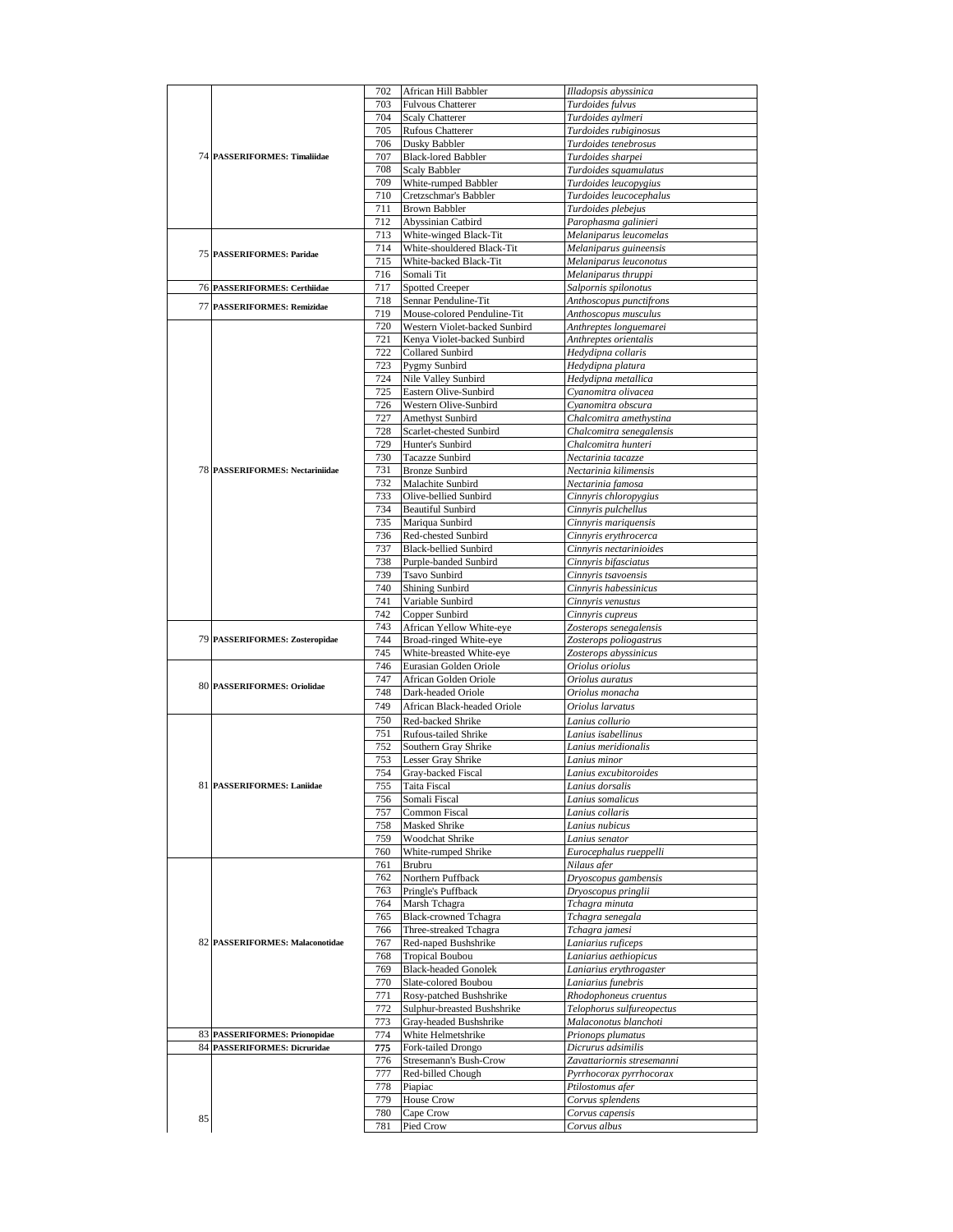|                             | 782        | Brown-necked Raven                                     | Corvus ruficollis                            |
|-----------------------------|------------|--------------------------------------------------------|----------------------------------------------|
|                             | 783        | Somali Crow                                            | Corvus edithae                               |
|                             |            |                                                        |                                              |
|                             | 784        | Fan-tailed Raven                                       | Corvus rhipidurus                            |
|                             | 785        | Thick-billed Raven                                     | Corvus crassirostris                         |
|                             | 786        | European Starling                                      | Sturnus vulgaris                             |
|                             | 787        | <b>Wattled Starling</b>                                | Creatophora cinerea                          |
|                             | 788        | Greater Blue-eared Glossy-Starling                     | Lamprotornis chalybaeus                      |
|                             | 789        | Lesser Blue-eared Glossy-Starling                      | Lamprotornis chloropterus                    |
|                             | 790        | Splendid Glossy-Starling                               | Lamprotornis splendidus                      |
|                             | 791        | Rueppell's Glossy-Starling                             | Lamprotornis purpuropterus                   |
|                             | 792        | Long-tailed Glossy-Starling                            | Lamprotornis caudatus                        |
|                             | 793        | Golden-breasted Starling                               | Lamprotornis regius                          |
|                             | 794        |                                                        |                                              |
|                             |            | <b>Superb Starling</b>                                 | Lamprotornis superbus                        |
|                             | 795        | Shelley's Starling                                     | Lamprotornis shelleyi                        |
|                             | 796        | <b>Chestnut-bellied Starling</b>                       | Lamprotornis pulcher                         |
|                             | 797        | Violet-backed Starling                                 | Cinnyricinclus leucogaster                   |
| 86 PASSERIFORMES: Sturnidae | 798        | <b>African Pied Starling</b>                           | Spreo bicolor                                |
|                             | 799        | <b>Fischer's Starling</b>                              | Spreo fischeri                               |
|                             | 800        | White-crowned Starling                                 | Spreo albicapillus                           |
|                             | 801        | <b>Red-winged Starling</b>                             | Onychognathus morio                          |
|                             | 802        | Slender-billed Starling                                | Onychognathus tenuirostris                   |
|                             | 803        | Somali Starling                                        | Onychognathus blythii                        |
|                             | 804        | <b>Bristle-crowned Starling</b>                        | Onychognathus salvadorii                     |
|                             |            |                                                        |                                              |
|                             | 805        | White-billed Starling                                  | Onychognathus albirostris                    |
|                             | 806        | <b>Stuhlmann's Starling</b>                            | Poeoptera stuhlmanni                         |
|                             | 807        | Sharpe's Starling                                      | Pholia sharpie                               |
|                             | 808        | <b>Magpie Starling</b>                                 | Speculipastor bicolor                        |
|                             | 809        | Red-billed Oxpecker                                    | Buphagus erythrorhynchus                     |
|                             | 810        | Yellow-billed Oxpecker                                 | Buphagus africanus                           |
|                             | 811        | White-billed Buffalo-Weaver                            | <b>Bubalornis</b> albirostris                |
|                             | 812        | Red-billed Buffalo-Weaver                              | <b>Bubalornis</b> niger                      |
|                             | 813        | White-headed Buffalo-Weaver                            | Dinemellia dinemelli                         |
|                             | 814        | Speckle-fronted Weaver                                 | Sporopipes frontalis                         |
|                             | 815        | White-browed Sparrow-Weaver                            | Plocepasser mahali                           |
|                             | 816        | Chestnut-crowned Sparrow-Weaver                        | Plocepasser superciliosus                    |
|                             |            |                                                        |                                              |
|                             | 817        | Donaldson-Smith's Sparrow-Weaver                       | Plocepasser donaldsoni                       |
|                             | 818        | Gray-headed Social-Weaver                              | Pseudonigrita arnaudi                        |
|                             | 819        | Black-capped Social-Weaver                             | Pseudonigrita cabanisi                       |
|                             | 820        | <b>Baglafecht Weaver</b>                               | Ploceus baglafecht                           |
|                             | 821        | Little Weaver                                          | Ploceus luteolus                             |
|                             | 822        | Lesser Masked-Weaver                                   | Ploceus intermedius                          |
|                             | 823        | Spectacled Weaver                                      | Ploceus ocularis                             |
|                             | 824        | <b>Black-necked Weaver</b>                             | Ploceus nigricollis                          |
|                             | 825        | Golden Palm Weaver                                     | Ploceus bojeri                               |
|                             | 826        | Rueppell's Weaver                                      | Ploceus galbula                              |
|                             | 827        | Northern Masked-Weaver                                 | Ploceus taeniopterus                         |
|                             |            |                                                        |                                              |
|                             |            |                                                        |                                              |
|                             | 828        | Vitelline Masked-Weaver                                | Ploceus vitellinus                           |
|                             | 829        | Village Weaver                                         | Ploceus cucullatus                           |
| 87 PASSERIFORMES: Ploceidae | 830        | Speke's Weaver                                         | Ploceus spekei                               |
|                             | 831        | <b>Black-headed Weaver</b>                             | Ploceus melanocephalus                       |
|                             | 832        | Salvadori's Weaver                                     | Ploceus dichrocephalus                       |
|                             | 833        | <b>Chestnut Weaver</b>                                 | Ploceus rubiginosus                          |
|                             | 834        | <b>Compact Weaver</b>                                  | Pachyphantes superciliosus                   |
|                             | 832.       | Red-headed Weaver                                      | Anaplectes rubriceps                         |
|                             | 836        | Cardinal Quelea                                        | Quelea cardinalis                            |
|                             | 837        | Red-headed Quelea                                      | Quelea erythrops                             |
|                             | 838        | Red-billed Quelea                                      | Quelea Quelea                                |
|                             | 839        |                                                        | Euplectes afer                               |
|                             |            | Yellow-crowned Bishop                                  |                                              |
|                             | 840        | <b>Black Bishop</b>                                    | Euplectes gierowii                           |
|                             | 841        | <b>Black-winged Bishop</b>                             | Euplectes hordeaceus                         |
|                             | 842        | Orange Bishop                                          | Euplectes franciscanus                       |
|                             | 843        | Red Bishop                                             | Euplectes orix                               |
|                             | 844        | <b>Yellow Bishop</b>                                   | Euplectes capensis                           |
|                             | 845        | Fan-tailed Widowbird                                   | Euplectes axillaris                          |
|                             | 846        | Yellow-shouldered Widowbird                            | Euplectes macrourus                          |
|                             | 847        | White-winged Widowbird                                 | Euplectes albonotatus                        |
|                             | 848        | Red-collared Widowbird                                 | Euplectes ardens                             |
|                             | 849        | Grosbeak Weaver                                        | Amblyospiza albifrons                        |
|                             | 850        | Orange-winged Pytilia                                  | Pytilia afra                                 |
|                             | 851        | Red-winged Pytilia                                     | Pytilia phoenicoptera                        |
|                             | 852        |                                                        |                                              |
|                             |            | Red-billed Pytilia                                     | Pytilia lineata                              |
|                             | 853        | Green-winged Pytilia                                   | Pytilia melba                                |
|                             | 854        | Green-backed Twinspot                                  | Mandingoa nitidula                           |
|                             | 855        | Abyssinian Crimson-wing                                | Cryptospiza salvadorii                       |
|                             | 856        | <b>Bar-breasted Firefinch</b>                          | Lagonosticta rufopicta                       |
|                             | 857        | Red-billed Firefinch                                   | Lagonosticta senegala                        |
|                             | 858        | African Firefinch                                      | Lagonosticta rubricata                       |
|                             | 859        | Jameson's Firefinch                                    | Lagonosticta rhodopareia                     |
|                             | 860<br>861 | <b>Black-faced Firefinch</b><br>Red-cheeked Cordonbleu | Lagonosticta larvata<br>Uraeginthus bengalus |